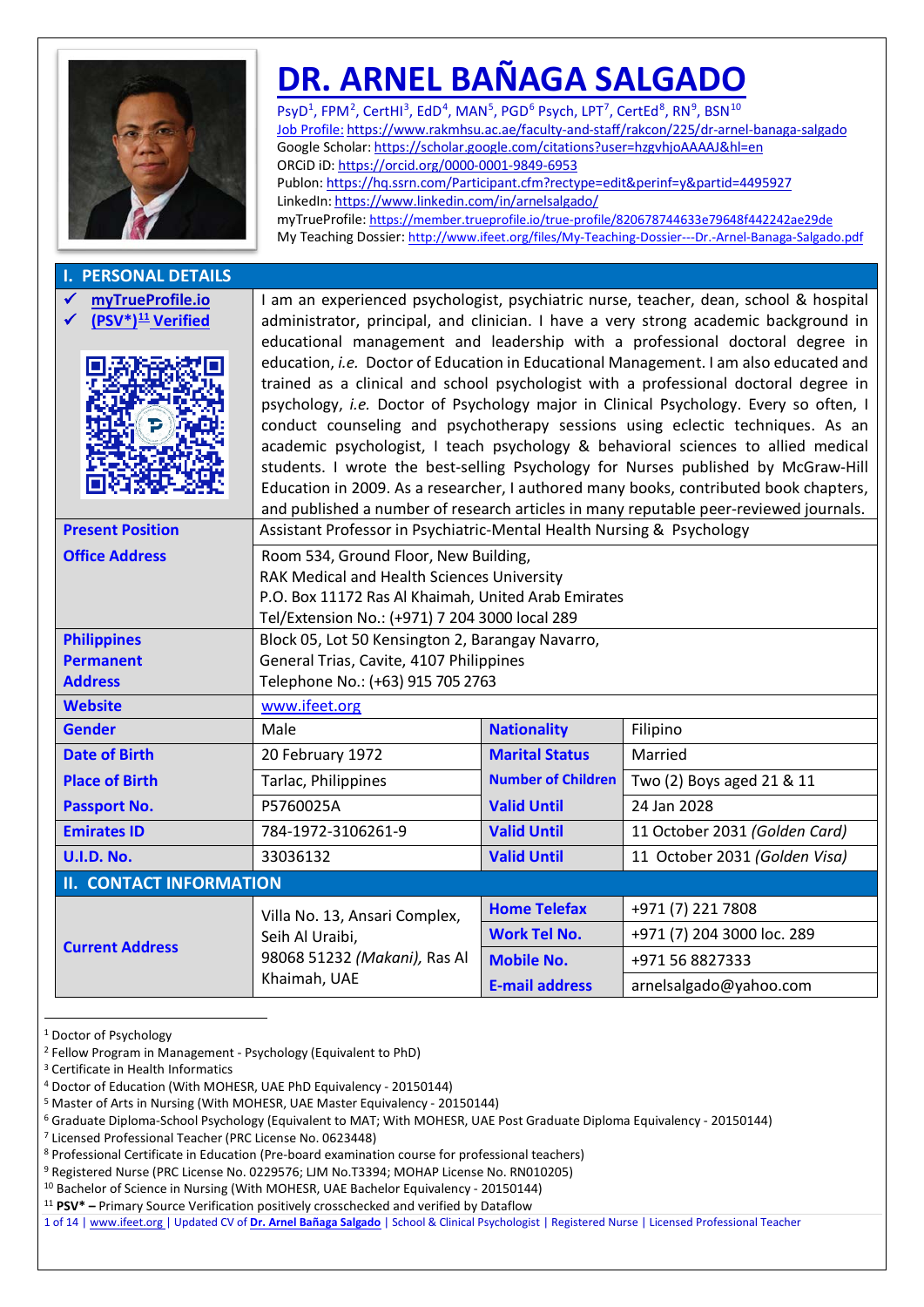|                                                                                                                                             | III. EXPERIENCES: Over 30 years of administrative, research and teaching experiences                                                                                                                                                                                                                                                                                                                                                                                                                                                                                                                                                                                                                                                                                                                                                                            |  |  |  |
|---------------------------------------------------------------------------------------------------------------------------------------------|-----------------------------------------------------------------------------------------------------------------------------------------------------------------------------------------------------------------------------------------------------------------------------------------------------------------------------------------------------------------------------------------------------------------------------------------------------------------------------------------------------------------------------------------------------------------------------------------------------------------------------------------------------------------------------------------------------------------------------------------------------------------------------------------------------------------------------------------------------------------|--|--|--|
|                                                                                                                                             | 1. Administrative Experiences (In both education and nursing service)                                                                                                                                                                                                                                                                                                                                                                                                                                                                                                                                                                                                                                                                                                                                                                                           |  |  |  |
| a. Academic                                                                                                                                 | College Dean<br>1.<br>Associate Dean<br>$\overline{2}$ .<br>School Principal (Head Master)<br>3.<br><b>Coordinator of Student Affairs</b><br>4.<br>Course and Program Coordinator<br>5.<br>Year & Level Coordinator<br>6.                                                                                                                                                                                                                                                                                                                                                                                                                                                                                                                                                                                                                                       |  |  |  |
| b. Hospital                                                                                                                                 | Counselor<br>7.<br>Director of Nursing (Chief Nurse)<br>1.<br><b>Charge Nurse</b><br>2.                                                                                                                                                                                                                                                                                                                                                                                                                                                                                                                                                                                                                                                                                                                                                                         |  |  |  |
| 3.                                                                                                                                          | Teaching Experiences (In various academic setup, i.e. from basic education to doctoral degree courses)                                                                                                                                                                                                                                                                                                                                                                                                                                                                                                                                                                                                                                                                                                                                                          |  |  |  |
| <b>Graduate</b><br>а.<br><b>School</b><br>(Level 10 -<br><b>Doctoral</b><br><b>Programs)</b><br><b>Graduate</b><br>$b_{-}$<br><b>School</b> | <b>Research Methodologies</b><br>1.<br><b>Dissertation Supervisor</b><br>2.<br><b>Nursing Administration</b><br>3.<br>Psychiatric-Mental Health Nursing<br>4.<br><b>Theoretical Foundations of Nursing</b><br>5.<br><b>Psychosocial Nursing</b><br>1.<br>Psychiatric-Mental Health Nursing<br>2.                                                                                                                                                                                                                                                                                                                                                                                                                                                                                                                                                                |  |  |  |
| $(Level 9 -$<br><b>Master's</b><br><b>Programs)</b><br><b>Undergraduate</b><br>c.                                                           | Principles and Methods of Teaching<br>3.<br><b>Research Methodologies</b><br>4.<br>Health Care Management, Hospital Administration & Management,<br>5.<br>Health Education, Nursing Theory, Management<br>6.<br>Nursing, Dentistry, Medicine & Pharmacy - Psychosocial Nursing, Psychiatric-<br>1.                                                                                                                                                                                                                                                                                                                                                                                                                                                                                                                                                              |  |  |  |
| & Graduate<br><b>Diploma</b><br>(Levels 7 & 8<br><b>Bachelors and</b><br><b>Post Graduate</b><br>Diploma)                                   | Mental Health Nursing, Nursing Leadership & Management, Psychology for Nurses,<br>Human Biochemistry, Human Anatomy and Physiology, Research and Statistics,<br>Nursing Theories, Psychopathology, Behavioral Sciences, etc.<br>Psychology - General Psychology Research Methodologies, Research in Psychology,<br>2.<br>Abnormal Psychology, School Psychology, Psychology & Behavioral Sciences,<br>Psychometrics & Psychotherapy, Psychology of Exceptional Children, Child<br>Development, Adolescent & Adult Psychology, Theories of Personality,<br>Organizational Psychology, Psychopathology, etc.<br>Teacher Education - Principles and Methods of Teaching, Measurement &<br>3.<br>Evaluation, Practicum, Philosophical & Psychological Foundations of Education,<br>Research in Education, Philosophy of Education, Models & Strategies of Teaching. |  |  |  |
| d. Short Term<br><b>Courses</b>                                                                                                             | Mental Health & Hygiene<br>1.<br><b>Infection Control</b><br>2.<br><b>Health Care Management</b><br>3.<br>SPSS for Nursing Research<br>4.<br><b>Writing for Publication</b><br>5.<br>Seminar on Thesis and Dissertation Writing<br>6.<br>Health & Nursing Informatics<br>7.<br><b>Diabetes Educator Course</b><br>8.<br>Positive Psychology<br>9.<br>10. Personality Development<br>11. Existential Psychology<br>12. Health Psychology<br>13. Indigenization & Test Development                                                                                                                                                                                                                                                                                                                                                                                |  |  |  |
| <b>Basic Education</b><br>e.                                                                                                                | Psychology<br>1.<br>Biology<br>2.<br>Chemistry<br>з.<br><b>Health Science Education</b><br>4.                                                                                                                                                                                                                                                                                                                                                                                                                                                                                                                                                                                                                                                                                                                                                                   |  |  |  |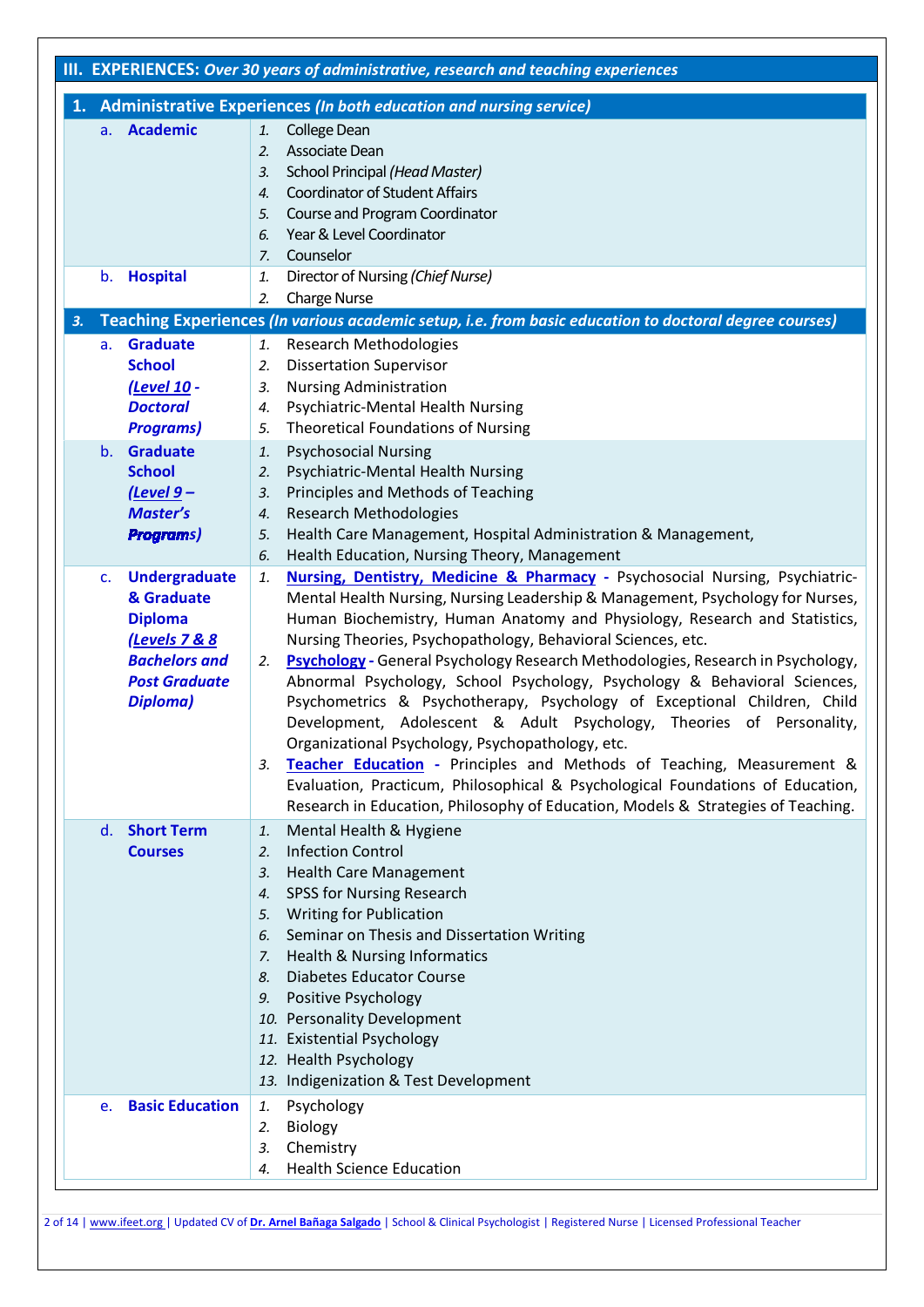# **IV. PROFESSIONAL LICENSES** *(LICENSURE & BOARD CERTIFICATIONS)*

| No. | <b>PROFESSIONS</b>          | License No. | <b>Board/State/Country</b>                          | <b>Expiry</b>    |
|-----|-----------------------------|-------------|-----------------------------------------------------|------------------|
|     | <b>Registered Nurse</b>     | RN010205    | Ministry of Health (MOH) - UAE                      | For renewal      |
|     | <b>Registered Nurse</b>     | 0229576     | Board of Nursing (PRC) - Philippines                | 20 February 2024 |
| 3.  | <b>Registered Nurse</b>     | T3394       | Lembaga Jururawat Malaysia (KKM) - Malaysia         | Active           |
| 4.  | <b>Professional Teacher</b> | 0623448     | Board for Professional Teachers (PRC) - Philippines | 20 February 2024 |
| 5.  | Psychologist                | R:154892    | Ministry of Health and Prevention (MOHAP)           | On-process       |
| 6   | Psychotherapist             | 03122021    | Community Development Authority (CDA)               | On-process       |

# **V. CERTIFICATIONS AND TRAININGS**

| No. | <b>Certification</b>                      | <b>Certificate No.</b> | <b>Certifying Agency</b>                  | <b>Expiry</b> |
|-----|-------------------------------------------|------------------------|-------------------------------------------|---------------|
|     | <b>BLS for Healthcare Providers</b>       | d6a392b276f2           | American Heart Association (AHA)          | April 2020    |
| 2.  | <b>Certified Teacher</b>                  | 5032035769             | Cambridge Training College (CTC), Britain | Current       |
| 3.  | <b>Good Clinical Practice</b>             | 31012018               | <b>NIDA Clinical Trials Network</b>       | Jan 31, 2021  |
| -4. | <b>Certified Trainer</b>                  | 60027                  | Knowledge & Human Development Authority   | Current       |
| 5.  | <b>Basic Firefighting Training Course</b> | <b>AJRAK005274</b>     | NPPA & UAE Civil Defense                  | Current       |

# **VI. EDUCATIONAL QUALIFICATIONS AND POST-DOCTORAL DEGREES AND CERTIFICATES (On-Campus)**

|    | <b>Degree/Title</b>                                       | University/Major/Year of Conferment/Thesis/Dissertation/Special Order                                                                                                                                                                                                                                                                                                                                                                                                                                                                                                                                                                                                                                                                                                                                                               |
|----|-----------------------------------------------------------|-------------------------------------------------------------------------------------------------------------------------------------------------------------------------------------------------------------------------------------------------------------------------------------------------------------------------------------------------------------------------------------------------------------------------------------------------------------------------------------------------------------------------------------------------------------------------------------------------------------------------------------------------------------------------------------------------------------------------------------------------------------------------------------------------------------------------------------|
|    | 1. Doctor of Education<br>[EdD]                           | <b>Doctor of Education, Class 2010</b><br>S.O. No: 90-145001-0025 s.2011; GPA - 1.00025 (A <sup>+</sup> )<br>Dissertation: Construction of Personal Meaning Inventory for South East Asian Health Care<br>Providers (Psychometrics)<br>Philippine College of Health Sciences, Manila, Philippines<br>Study Mode: Full-time On-Campus & Residential Instructions<br>PSV Dataflow Verified - M006-2112-911703 (MOHAP, UAE - 68865)<br><b>Equivalency Issued by the Ministry of Education, UAE - 201501544</b><br><b>Attested by the Ministry of Foreign Affairs (UAE, Philippines)</b>                                                                                                                                                                                                                                                |
|    | 2. MA Nursing<br>[MAN]                                    | Master of Arts in Nursing, major in Administration and Management, Class 2005<br>S.O. No.:80-5012000-098; GPA - 1.0625 (A <sup>+</sup> )<br>Thesis: Development and Validation of Self-Worth Scale inventory for Aspiring Filipino Nurses<br>Philippine College of Health Sciences, Manila, Philippines<br>Study Mode: Full-time On-Campus & Residential Instructions<br>PSV Dataflow Verified - M006-2108-832393 (MOHAP, UAE - 68865)<br>✔<br><b>Equivalency Issued by the Ministry of Education, UAE - 201501544</b><br>✓<br><b>Attested by the Ministry of Foreign Affairs (UAE, Philippines)</b>                                                                                                                                                                                                                                |
| 3. | <b>Graduate Diploma</b><br>[PGD/MAT]<br><b>Psychology</b> | Graduate Diploma in Psychology (equivalent to PGDip & Master of Arts in Teaching)<br><b>Major in School Psychology, Class 2003</b><br>S.O. Exempted (State and Government University)<br>Special Project: Development and Validation of Self-Worth Scale Inventory for High School<br><b>Students and Filipino Adolescents (Psychometrics)</b><br>Thesis is funded by Fund for Assistance to Private Education (FAPE)<br>Certificate in Psychology (Preparatory course for PNU-GC admission)<br>Philippine Normal University, Manila Philippines<br>Study Mode: Full-time On-Campus & Residential Instructions<br>PSV Dataflow Verified - M006-2112-911703 (MOHAP, UAE - 68865)<br><b>Equivalency Issued by the Ministry of Education, UAE - 201501544</b><br><b>Attested by the Ministry of Foreign Affairs (UAE, Philippines)</b> |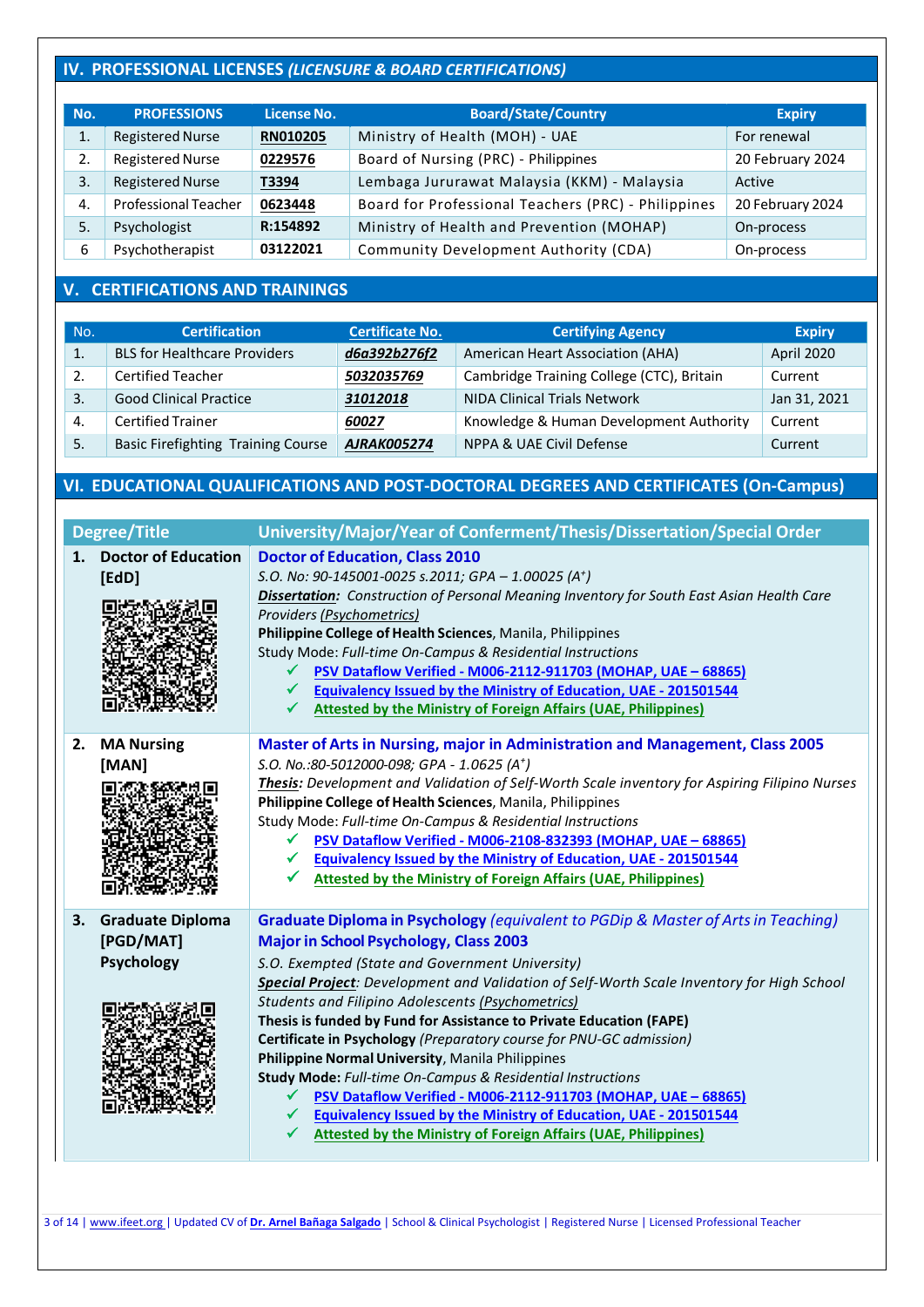| 4. | Certificate in            | Certificate in Psychology (Preparatory Course for Non-Psychology Major to take up                                                                                     |
|----|---------------------------|-----------------------------------------------------------------------------------------------------------------------------------------------------------------------|
|    | Psychology                | Master of Arts in Education Major in School Psychology), Completed in 2001                                                                                            |
|    | [Cert.Psy.]               | Philippine Normal University, Manila Philippines                                                                                                                      |
|    |                           | Study Mode: Part-time On-Campus & Residential                                                                                                                         |
| 5. | <b>MA Education</b>       | Master of Arts in Education/Certificate in Teaching (Professional Program for Science                                                                                 |
|    | Certificate in            | Graduate and Pre-Licensure Requirement for Professional Teachers - Science                                                                                            |
|    | <b>Education</b>          | Education), Batch 1994                                                                                                                                                |
|    | [Cert.Ed.]                | Scholarship Fund: DOST-SEI, RSTC/RSTC Scholarship                                                                                                                     |
|    |                           | Saint Louis University, Baguio City, Philippines                                                                                                                      |
|    |                           | Study Mode: Full-time On-Campus & Residential Instructions                                                                                                            |
|    |                           | <b>Attested by the Ministry of Foreign Affairs (UAE, Philippines)</b>                                                                                                 |
| 6. | <b>BS Nursing</b>         | <b>Bachelor of Science in Nursing, Class 1993</b>                                                                                                                     |
|    | [BSN]                     | S.O. (B) No: 410-017 s.1993; GPA - 91.50% (A <sup>+</sup> )                                                                                                           |
|    |                           | <b>Pines City Educational Center (Now Pines City Colleges)</b>                                                                                                        |
|    |                           | Baguio City, Philippines                                                                                                                                              |
|    |                           | Study Mode: Full-time On-Campus & Residential Instructions                                                                                                            |
|    |                           | PSV Dataflow Verified - M006-2108-832393 (MOHAP, UAE - 68865)                                                                                                         |
|    |                           | Equivalency Issued by the Ministry of Education, UAE - 201501544<br>✔                                                                                                 |
|    |                           | <b>Attested by the Ministry of Foreign Affairs (UAE, Philippines)</b>                                                                                                 |
| 7. | <b>High School</b>        | Secondary/High School Diploma/GED, Class 1988                                                                                                                         |
|    | <b>Diploma</b>            | S.O. (A) - (R-III) No: 40 s.1988; GPA - 93.50% (A <sup>+</sup> )                                                                                                      |
|    | [GED]                     | OLRA College Foundation (Our Lady of Remedies Academy), Philippines                                                                                                   |
|    |                           | Study Mode: Full-time On-Campus & Residential Instructions                                                                                                            |
|    |                           | <b>Equivalency Issued by the Ministry of Education, UAE - 00092724</b><br>v                                                                                           |
|    |                           | <b>Attested by the Ministry of Foreign Affairs (UAE, Philippines)</b>                                                                                                 |
|    |                           |                                                                                                                                                                       |
|    |                           |                                                                                                                                                                       |
|    |                           |                                                                                                                                                                       |
|    |                           | VII. OTHER ACADEMIC & HONORARY QUALIFICATIONS (Mixed & Blended Post Graduate Studies)                                                                                 |
|    | Degree/Title              | University/Major/Year Of Conferment/Thesis/Dissertation/Special Order                                                                                                 |
| 1. | Doctor of                 | Doctor of Psychology, major in Clinical Psychology, Summa cum laude, Class 2017                                                                                       |
|    | <b>Psychology</b>         | Florida Statute (F.S.) 1005.06 (1)(f) & F.S. 1005.04; GPA - 1.00000 (A <sup>+</sup> )                                                                                 |
|    | [PsyD]                    | Dissertation: Construction of Functional Emotive Existential Therapy as a New Model of                                                                                |
|    |                           | Psychotherapy                                                                                                                                                         |
|    |                           | St. James the Elder University, Jacksonville, Florida, U.S.A                                                                                                          |
|    |                           | <b>Study Mode: Mixed (Open Distance Learning &amp; Residential Instructions)</b>                                                                                      |
|    |                           | PSV Dataflow Verified - M014-2201-935144 (Ministry of Education, UAE)                                                                                                 |
|    |                           | PSV Dataflow Verified - M006-2107-815215 (MOHAP, UAE - 68865)<br>✔                                                                                                    |
|    |                           | NOTE: All QR Codes of Dataflow PSV can be validated by QRYPTAL Technology App<br>$\checkmark$                                                                         |
|    |                           |                                                                                                                                                                       |
| 2. | Certificate in            | Certificate in Health Informatics (With Distinction), Batch 2016                                                                                                      |
|    | <b>Health Informatics</b> | De La Salle University, Manila, Philippines                                                                                                                           |
|    | [Cert.H.I.]               | Certificate Number S16-0934<br>Study Mode: Interactive Moodle based Open Distance Learning (ODL)                                                                      |
|    |                           |                                                                                                                                                                       |
| 3. | FPM (Psychology)          | Fellow Program in Management Major in Psychology (equivalent to Ph.D.), Class 2016                                                                                    |
|    |                           | <b>Dissertation:</b> Mental Health Burden Among Carers of Clients with Mental Disorders in Ras                                                                        |
|    |                           | Al Khaimah, United Arab Emirates                                                                                                                                      |
|    |                           | Modern Institute of Management, Bharathiar University, Haryana, India<br><b>Study Mode: Mixed (Open Distance Learning &amp; Residential Instructions)</b>             |
|    |                           | <b>Attested by the Ministry of Foreign Affairs (UAE, Philippines, India)</b>                                                                                          |
| 4. |                           |                                                                                                                                                                       |
|    | <b>Doctor of Science</b>  | Doctor of Science (Honoris causa), Awarded 2011                                                                                                                       |
|    | [DSc]                     | St. James the Elder Theological Seminary, Florida, USA                                                                                                                |
|    |                           | Accredited by the State of Florida based on Florida Statute (F.S.) 1005.06 (1)(f) & F.S.<br>1005.04: Religious Institutions Exempt from the Commission's Jurisdiction |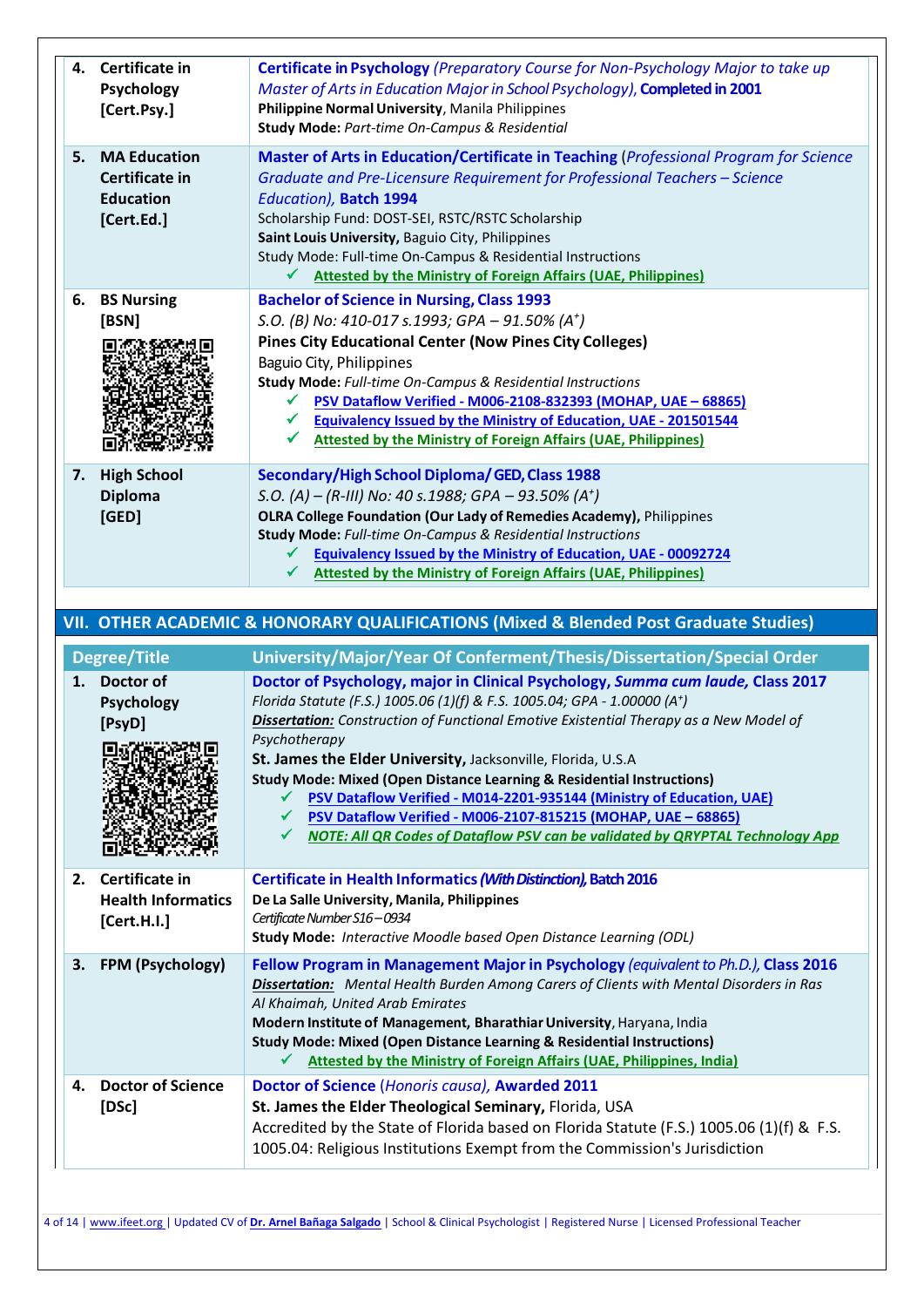| 5.        | <b>Executive Diploma</b><br>[Exec.Dip.]                                        | <b>Executive Diploma in Human Resource Management, Batch 2009</b><br><b>UCSI University (formerly University College Sedaya International), Malaysia</b><br>Certificate Number 1877, July 2009<br><b>Study Mode:</b> On-Campus & Residential Instructions                                                                        |                                                                                                                                      |
|-----------|--------------------------------------------------------------------------------|----------------------------------------------------------------------------------------------------------------------------------------------------------------------------------------------------------------------------------------------------------------------------------------------------------------------------------|--------------------------------------------------------------------------------------------------------------------------------------|
| 6.        | <b>Master of Nursing</b><br>[MN] Psychiatric<br><b>Nursing</b>                 | Major courses / Units earned on Mental Health and Psychiatric Nursing<br>University of the Philippines, Manila<br>SY 1998 - 1999<br><b>Study Mode: On-Campus &amp; Residential Instructions</b>                                                                                                                                  |                                                                                                                                      |
| 7.        | Associate in<br>Philosophy &<br><b>Bachelor of Arts</b><br>[AB] in Philosophy  | Major Courses in Philosophical Studies - Pre-Theological Studies<br><b>Christ the King Mission Seminary Quezon City</b><br>& Adamson University, Manila, SY 1994 -1995<br><b>Study Mode: On-Campus &amp; Residential Instructions</b>                                                                                            |                                                                                                                                      |
| 8.        | <b>Master of Arts</b><br>[MA] in Psychiatric<br><b>Nursing</b>                 | Major courses / Units earned on Mental Health and Psychiatric Nursing<br>University of Santo Tomas, Graduate School, Manila<br>SY 1993-1994<br><b>Study Mode: On-Campus &amp; Residential Instructions</b>                                                                                                                       |                                                                                                                                      |
|           |                                                                                | <b>VIII. PROFESSIONAL CAREER &amp; UNIVERSITY TEACHING EXPERIENCES</b>                                                                                                                                                                                                                                                           |                                                                                                                                      |
| NO.<br>1. | Reporting to the Dean<br>21/09/2011 - Current                                  | ACADEMIC RANK, POSITION, UNIVERSITY & ADDITIONAL ASSIGNMENT(S) - FULL TIME<br><b>Assistant Professor (Psychology &amp; Psychiatric Mental Health Nursing)</b><br>RAK College of Nursing (RAKCON) & RAK College of Dental Sciences (RAKCODS)<br>RAK Medical and Health Sciences University (RAK Government)<br>Hours per week: 40 | http://www.rakmhsu.com/                                                                                                              |
| 3.        | Reporting to the Dean<br>01/11/2010 - 20/09/2011                               | Senior Lecturer (Course Coordinator & Program Coordinator - Liberal Studies and Psychology)<br>School of Foundation and Liberal Studies (SFLS)<br>Wawasan Open University, Penang, Malaysia<br>Hours per week: 40                                                                                                                | http://www.wou.edu.my/                                                                                                               |
| 5.        | Kuala Lumpur, Malaysia<br>$07/11/2007 - 30/10/2010$                            | Faculty of Medicine & Health Sciences (SON)<br>UCSI University (formerly University College Sedaya International - UCSI)<br>Reporting to the Head of School Hours per week: 40                                                                                                                                                   | Senior Lecturer & Counselor (Psychology, Psychiatric Nursing & Coordinator of Student Affairs)<br>https://www.ucsiuniversity.edu.my/ |
| 6.        | Laguna, Philippines<br>Reporting to the President<br>$01/11/2006 - 06/11/2007$ | Associate Professor Rank V & Dean (Psychology, Psychiatric Mental Health Nursing & Dean)<br>Pamantasan ng Cabuyao (Local Government)<br>Hours per week: 40                                                                                                                                                                       | http://www.pnc.edu.ph/                                                                                                               |
| 7.        | $02/11/2005 - 30/10/2006$                                                      | Professor Rank 1 & Dean (Psychology & Psychiatric Mental Health Nursing & College Dean)<br>AMA School of Medicine (AMA University), Cainta, Rizal, Philippines<br>Reporting to the School Director Hours per week: 40                                                                                                            | http://www.amaes.edu.ph/                                                                                                             |
| 8.        |                                                                                | <b>Professor Rank 1 (College Dean and Chief Nurse)</b>                                                                                                                                                                                                                                                                           |                                                                                                                                      |

**Our Lady of Lourdes College Foundation & Hospital,** Daet, Camarines Norte, Philippines Reporting to the President Hours per week: 8-16 01/06/2003 – 30/10/2005 *(Concurrent with FAITH, Tanauan City)* <http://ollcf.org/>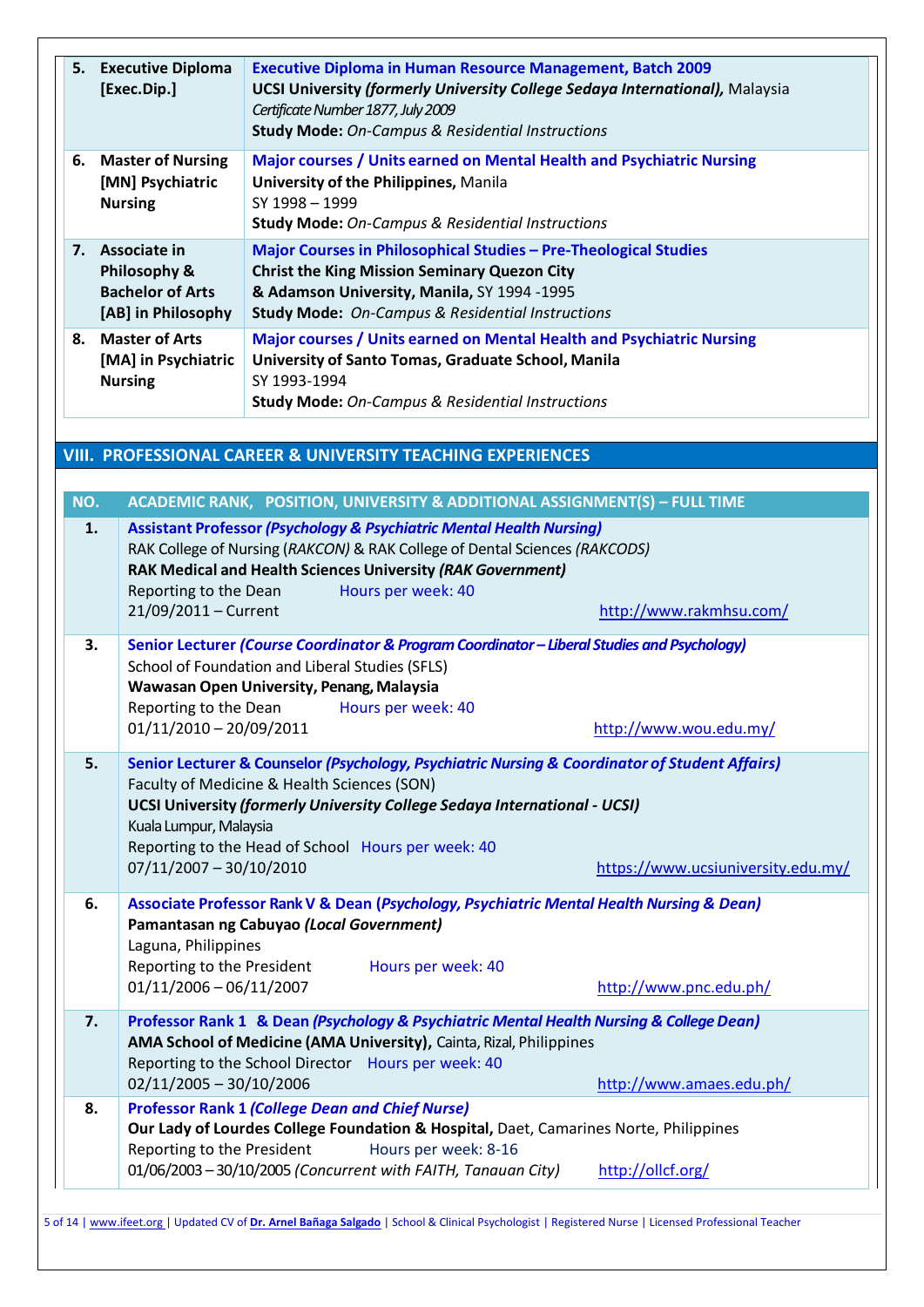| 9.  | <b>Associate Professor (Psychology &amp; Psychiatric Mental Health Nursing)</b><br>First Asia Institute of Technology and Humanities, Tanauan City<br>Reporting to the Dean<br>$01/06/2003 - 30/10/2005$                                                                   | Hours per week: 32<br>https://www.firstasia.edu.ph/                                                                        |
|-----|----------------------------------------------------------------------------------------------------------------------------------------------------------------------------------------------------------------------------------------------------------------------------|----------------------------------------------------------------------------------------------------------------------------|
| 10. | Saint James College System (Parañaque City & Quezon City Campuses)<br>Reporting to the Chancellor<br>$01/06/2001 - 30/05/2003$                                                                                                                                             | Professor Rank 1 & School Principal (Psychology, Psychiatric Mental Health Nursing & Associate Dean)<br>Hours per week: 40 |
| 11. | Teacher/Instructor - Saint Paul College, Parañaque City, Philippines<br>Reporting to the Area Team Leader Hours per week: 40<br>$01/06/1999 - 30/05/2001$                                                                                                                  | https://spcparanaque.edu.ph/                                                                                               |
| 12. | Reporting to the Coordinator<br>$01/06/1996 - 30/05/1999$                                                                                                                                                                                                                  | Teacher/Instructor - Immaculate Heart of Mary College, Parañaque City, Philippines<br>Hours per week: 40                   |
| 13. | Clinical Instructor - Far Eastern University, Manila, Philippines<br>Reporting to the Dean<br>01/06/1995 -30/05/1996                                                                                                                                                       | Hours per week: 40<br>https://www.feu.edu.ph/                                                                              |
| 14. | Staff Nurse - Yanbu General Hospital (YGH), Kingdom of Saudi Arabia<br>Reporting to the Head Nurse<br>$02/11/1993 - 30/05/1995$                                                                                                                                            | Hours per week: 40<br>https://www.moh.gov.sa/                                                                              |
|     | IX. ADJUNCT, PART-TIME & CONCURRENT PROFESSIONAL ACTIVITIES                                                                                                                                                                                                                |                                                                                                                            |
|     |                                                                                                                                                                                                                                                                            |                                                                                                                            |
| NO. | POSITION, UNIVERSITY & ADDITIONAL ASSIGNMENT(S)                                                                                                                                                                                                                            |                                                                                                                            |
| 1.  | <b>Clinical Psychologist &amp; Counsellor (Remote)</b><br><b>Institute of Functional Emotive Existential Therapy</b><br>Kuala Lumpur, Malaysia<br>$1/01/2008 -$ Present                                                                                                    | http://www.ifeet.org/                                                                                                      |
| 2.  | <b>Book Author (Psychology for Nurses)</b><br><b>McGraw-Hill Higher Education</b><br>Selangor, Malaysia<br>1/01/2008 - Present                                                                                                                                             | https://www.mheducation.com/                                                                                               |
| 3.  | <b>Book Consultant</b><br>Oxford - Fajar Sdn Bhd<br>Selangor, Malaysia<br>$1/01/2008 -$ Present                                                                                                                                                                            | https://cw.oxfordfajar.com.my                                                                                              |
| 4.  | Adjunct Professor - Thesis and Dissertation adviser, Research and chief Editor<br>Texila American University, Guyana, Zambia, India and Hong Kong<br>Reporting to the Dean<br>Hours per week: 5<br>$1/01/2010$ – Current                                                   | https://www.tauedu.org/about-us                                                                                            |
| 5.  | <b>Professor - Christian Clinical Counseling</b><br>St. James the Elder Theological Seminary of the Holy Catholic Church International<br>Lake City, Florida, USA (ODL Open Distance Learning)<br>Reporting to the President<br>Hours per week: 5<br>17/03/2011-01/12/2017 | http://www.stjamestheelder.org/                                                                                            |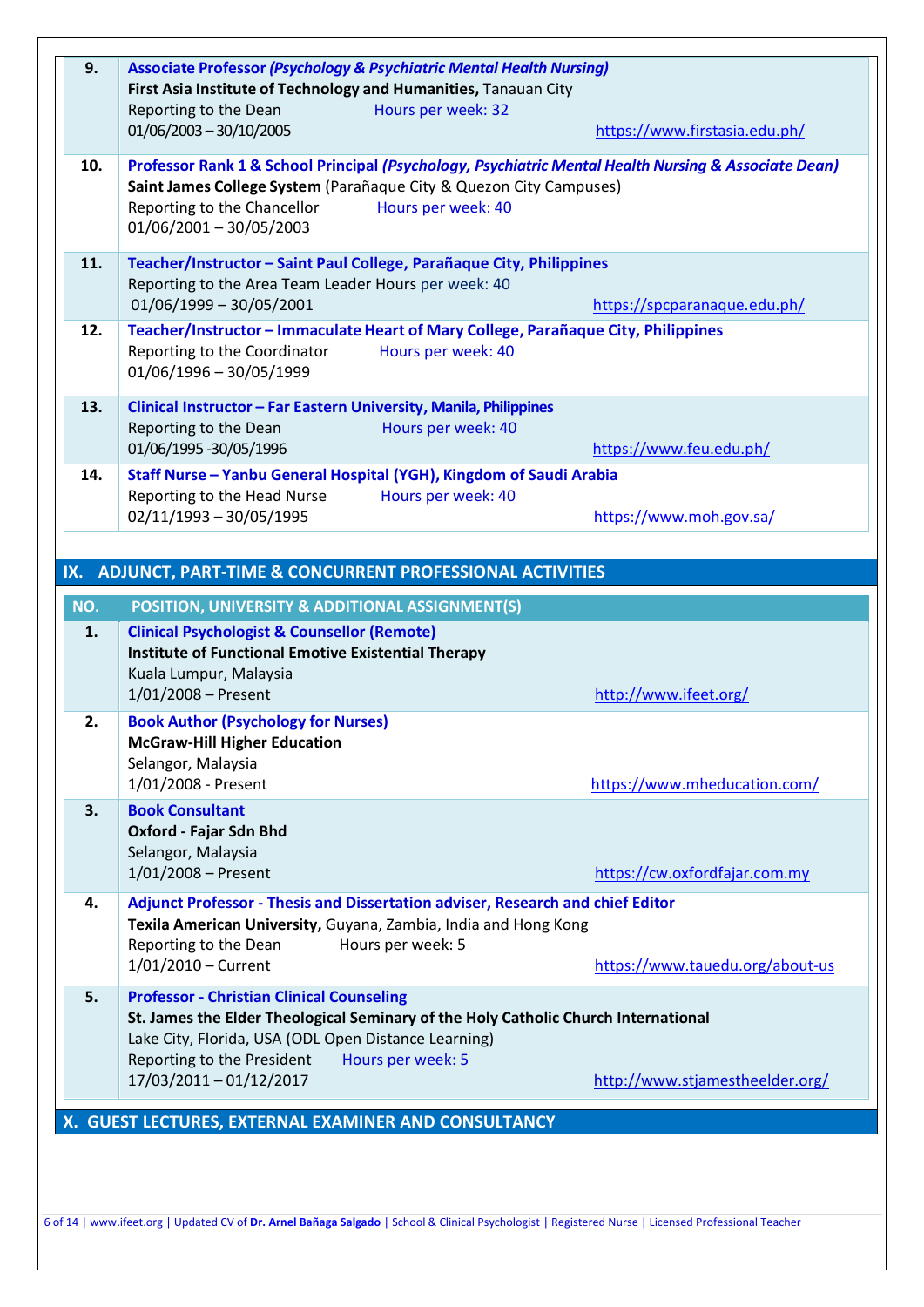|    | <b>Role / Activity</b>                                                            | <b>Agency / Institution</b>                                       |  |  |
|----|-----------------------------------------------------------------------------------|-------------------------------------------------------------------|--|--|
|    | General Stadium in the Framework of National Health Day 2021<br>1. Guest Lecturer |                                                                   |  |  |
|    |                                                                                   | Department of Applied Health Science - Poltekkes Kemenkes Malang, |  |  |
|    |                                                                                   | Republic of Indonesia                                             |  |  |
|    | 2. Guest Lecturer                                                                 | College of Nursing, University of the Visayas                     |  |  |
| 3. | <b>PhD Examiner</b>                                                               | Menakshi Academy of Higher Education and Research, India          |  |  |
|    | 4. PhD Examiner                                                                   | The Tamil Nadu Dr. M.G.R. Medical University, Chennai, India      |  |  |
|    | 5. Book Author                                                                    | McGraw-Hill Education, Malaysia                                   |  |  |
| 6. | <b>Book Author</b>                                                                | Jaypee Brothers, India                                            |  |  |
|    | 7. Book Evaluator                                                                 | <b>Psychiatric Mental Health Nursing</b>                          |  |  |
|    |                                                                                   | Oxford Fajar, Malaysia                                            |  |  |
|    | 8. Editor-in-Chief                                                                | i-Manager Journal of Nursing                                      |  |  |
| 9. | <b>Editor-in-Chief</b>                                                            | American Journal of Nursing                                       |  |  |

### **XI. CURRENT INTERNATIONAL ORGANIZATIONS & SOCIETY AFFILIATIONS**

*1.* American Psychological Association (APA Roll No. 04438162 – Voting Member). Member of several APA Divisions:

> (Division 5: *[Quantitative](http://www.apadivisions.org/division-5/index.aspx?_ga=2.62151659.653304037.1522249906-742087297.1521132264) and Qualitative Methods;* Division 7: *[Developmental](http://www.apadivisions.org/division-7/index.aspx?_ga=2.99228633.653304037.1522249906-742087297.1521132264) Psychology;* Division 8: *[Society](https://www.apa.org/about/division/div8-2012) for [Personality](https://www.apa.org/about/division/div8-2012) and Social Psychology*; Division 10: *Society for the [Psychology](http://www.div10.org/) of Aesthetics, Creativity and the [Arts;](http://www.div10.org/)* Division 15: *[Educational](https://apadiv15.org/) Psychology;* Division 24: *Society for Theoretical and [Philosophical](https://www.theoreticalpsychology.org/) Psychology;* Division 32: *Society for Humanistic [Psychology\)](http://www.apadivisions.org/division-32/index.aspx?_ga=2.103005511.653304037.1522249906-742087297.1521132264)*

- *2.* Lifetime member of Philippine Nurses Association (PNA No. 17451 Lifetime voting member)
- *3.* Sigma Theta Tau International (STTI Constituent No. 1628977 Voting Member)
- *4.* Beta Nu Delta Nursing Society (BND No. 5310008 Board of Director Member)
- *5.* American Psychiatic Nurses Association (APNA)
- *6.* National Organization of Professional Teachers (NAOPT)
- *7.* Psychological Association of the Philippines
- *8.* Philosophical Association of the Philippines
- *9.* International Existential Psychology and Psychotherapy Association

#### **XII. ACHIEVEMENTS**

- *1. Summa cum Laude –* Doctor of Psychology Program, St. James the Elder Seminary, USA
- *2.* Doctor of Science (*Honoris Causa, 2011)* St. James the Elder Theological Seminary, Florida, USA
- *3.* Excellence in Teaching Award (2017) Cambridge Training College Britain
- *4.* Graduated with Distinction (Health Informatics) Health Informatics Institute-De La Salle University, Manila
- *5.* Sigma Theta Tau International Honor Society of Nursing Inductee
- *6.* American Psychological Association Inductee
- *7.* Consistent Honor Student from Grade 1 to Graduate School

## **XIII. AREAS OF EXPERTISE**

- *1.* Psychiatric-Mental Health Nursing
- *2.* Leadership & Management
- *3.* School Psychology; Psychometrics, Psychotherapy (CBT, REBT, FEET)
- *4.* Clinical Psychology
- *5.* Health and Nursing Informatics
- *6.* Measurement and Evaluation
- *7.* Educational Administration and Management
- *8.* Open Distance Learning (ODL)
- *9.* Emerging Nursing Theories
- *10.* Psychology of Migrant Workers

#### **XIV. AREAS OF RESEARCH**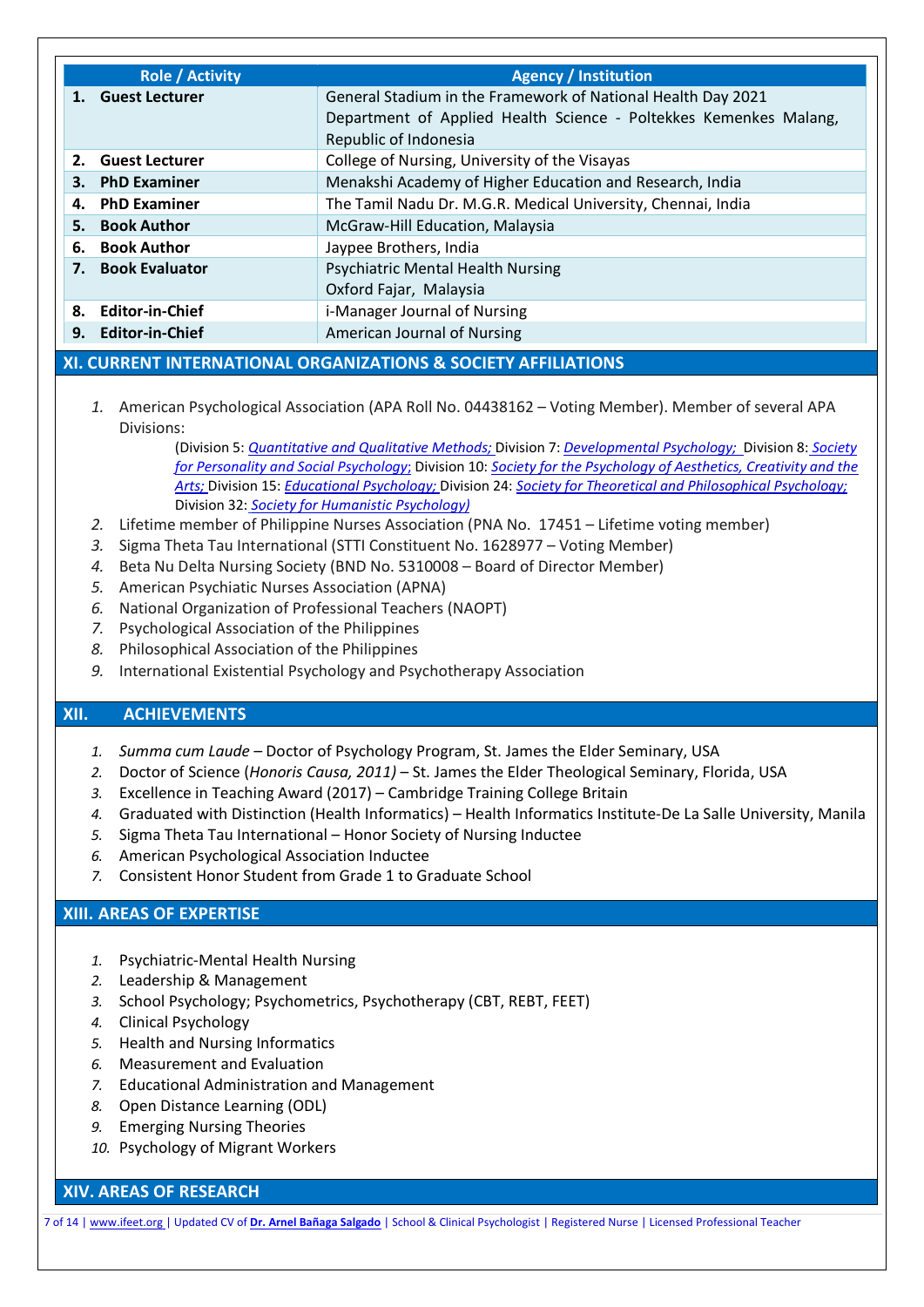- 1. Psychology of Consciousness
- 2. Psychotherapy & Theoretical Psychology
- 3. Psychology of Aesthetics and Creativity
- 4. Psychological First Aid and Suicide Prevention
- 5. Boyer's Model of Scholarship
- 6. Model and Theory Development.
- 7. Development and Indigenization of Psychometrics
- 8. Mental Health for the Adolescents
- 9. Community Mental Health
- 10. Psychometric Test Development
- 11. School and Educational Psychology
- 12. Abnormal Psychology
- 13. Psychology of Migrant Workers
- 14. Health Informatics
- 15. Educational Technology & eLearning

### **XV. PLANNED, ONGOING RESEARCH & BOOK PROJECTS**

- *1.* Psychology of SHARED Consciousness *(Theoretical & Philosophical Psychology)*
- *2.* Development of "SHARED" Model of Nursing Care *(Nursing Theory)*
- *3.* Assessment of Scholarship Priorities and Standards of Tertiary Educators
- *4.* Mental Health Status and Resiliency of Migrants Workers in UAE
- *5.* Psychology for Nurses (Revision under McGraw-Hill Education)
- *6.* Clinical Psychology (Nursing Perspectives)
- *7.* Child & Adolescent Psychology
- *8.* Psychosocial Nursing
- *9.* Psychiatric Mental Health Nursing
- *10.* Nursing Education
- *11.* Theory and Practice in Teacher Education
- *12.* Praxis in Nursing Education

### **XVI. CLINICAL EXPERIENCES & HOSPITAL EXPERIENCES**

- *1.* Ibrahim Bin Hamad Obaidallah & Seif Bin Ghubash Hospital, Ras Al Khaimah, UAE
- *2.* Saqr Hospital, Ras Al Khaimah, UAE
- *3.* Al-Amal Hospital *(MOHAP Mental Hospital),* Dubai, UAE
- *4.* Hospital Bahagia Ulu Kinta *(National Mental Hospital of Malaysia),* Perak, Malaysia
- *5.* Hospital Serdang, Serdang, Selangor, Malaysia
- *6.* Hospital Putrajaya, Putrajaya, Malaysia
- *7.* National Center for Mental Health, Mandaluyong City, Philippines
- *8.* Our lady of Lourdes Hospital, Camarines Norte, Philippines
- *9.* FEU Hospital, Morayta, Manila
- *10.* University of the Philippines Philippine General Hospital (UP-PGH), Manila Philippines
- *11.* Yanbu General Hospital, KSA
- *12.* Pines City Doctors Hospital, Baguio City, Philippines
- *13.* Philippine Orthopedic Center, Manila, Philippines
- *14.* Benguet General Hospital, La Trinidad, Benguet
- *15.* Baguio General Hospital & Medical Center, Baguio City
- *16.* Baguio Health Department, Baguio City

**XVII. LIST OF PUBLICATIONS** *(Academic Journals, Textbooks, Literature)*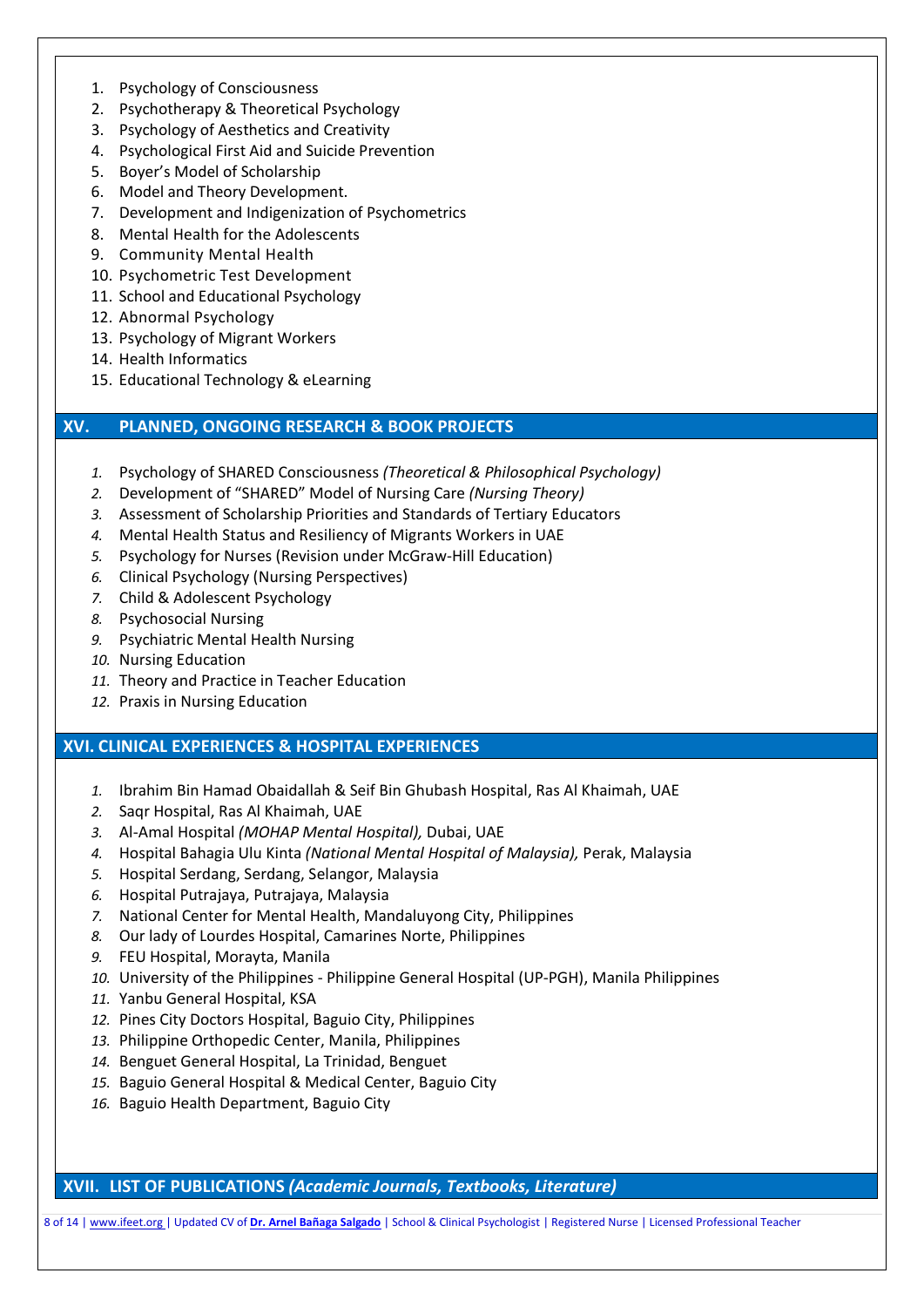| No. | <b>TITLE</b>                                                                                                                                                                                       | Year             | <b>Type</b>            | <b>PUBLISHER</b>                                                                                                  |
|-----|----------------------------------------------------------------------------------------------------------------------------------------------------------------------------------------------------|------------------|------------------------|-------------------------------------------------------------------------------------------------------------------|
| 1.  | Depression among Nurses Working in Ministry of Health<br>Hospitals in Ras Al Khaimah United Arab Emirates                                                                                          | $2021 -$<br>2022 | Research               | Journal of Nursing<br>(November 2021-<br>January 2022)                                                            |
| 2.  | Moral Distress among Staff Nurses in Ras Al Khaimah<br>Hospitals, United Arab Emirates                                                                                                             | $2021 -$<br>2022 | Research               | Journal of Nursing<br>(November 2021-<br>January 2022)                                                            |
| 3.  | Employers' Satisfaction of MSN Graduates from RAK<br>College of Nursing, RAK Medical & Health Sciences<br>University, United Arab Emirates<br><b>ISSN: 2455-6351</b>                               | 2021             | Research               | International Journal of<br><b>Nursing Science Practice</b><br>and Research<br>Volume 6, Issue 2,<br>Pages 37-47  |
| 4.  | Psychological Health Problems Of Patients With Type-Ii<br>Diabetes Mellitus At IBHOH Ras Al Khaima, United Arab<br>Emirates                                                                        | 2020             | <b>Thesis</b>          | <b>RAK Medical &amp; Health</b><br><b>Sciences University</b>                                                     |
| 5.  | Knowledge and Practices of Newborn Care among<br>Primipara Mothers in Selected Hospital in Fujairah, UAE                                                                                           | 2019             | <b>Thesis</b>          | <b>RAK Medical &amp; Health</b><br><b>Sciences University</b>                                                     |
| 6.  | Prevalence of Obese Nurses and the Lifestyle Practices                                                                                                                                             | 2018             | Thesis                 | <b>RAK Medical &amp; Health</b><br><b>Sciences University</b>                                                     |
| 7.  | Effectiveness Of Structured Teaching Program On<br>Knowledge & Practices Regarding Prevention Of Urinary<br>Tract Infection Among Female Adolescent                                                | 2018             | <b>Thesis</b>          | <b>RAK Medical &amp; Health</b><br><b>Sciences University</b>                                                     |
| 8.  | Effect of proactive patient rounding on patient<br>satisfaction in surgical units in Al Qassimi Hospital                                                                                           | 2017             | <b>Thesis</b>          | <b>RAK Medical &amp; Health</b><br><b>Sciences University</b>                                                     |
| 9.  | Implementation of the Functional Emotive Existential<br>Therapy for the Caregivers and people with Alzheimer's<br>Disease Related Dementia<br>DOI:10.37628/ijnn.v2i2.194<br><b>ISSN: 2456-5229</b> | 2017             | Research               | International Journal of<br><b>Nursing Science Practice</b><br>and Research<br>Volume 2, Issue 2<br>Pages 11 - 18 |
| 10. | The "PALALIKHA" and functional emotive existential<br>therapy as new methods of psychotherapy on the third<br>and fifth wave psychology<br>DOI: 10.4172/2378-5756-C1-019                           | 2017             | Research               | Journal of Psychiatry<br>2017, Volume 20, Issue<br>4 (Suppl)                                                      |
| 11. | Development of Functional Emotive Existential Therapy<br>as a new model of Psychotherapy                                                                                                           | 2011             | Dissertation           | St. James The Elder<br>University                                                                                 |
| 12. | Personal Meaning Inventory for South East Asian Health<br><b>Care Providers</b><br>ISBN: 978-3-659-74182-1                                                                                         | 2016             | <b>Book</b>            | Lambert Academic<br>Publishing                                                                                    |
| 13. | Burdens of Caregivers for the Mentally Handicapped<br>Children in Ras Al Khaimah                                                                                                                   | 2016             | <b>Thesis</b>          | <b>RAK Medical &amp; Health</b><br><b>Sciences University</b>                                                     |
| 14. | Introductory Psychology for Nurses and Allied Health<br><b>Sciences</b>                                                                                                                            | 2015             | <b>Book</b>            | Jaypee Brothers                                                                                                   |
| 15. | The Burden to Gonadal Hormone Related Insomnia and<br>Mood Fluctuations in Women in Arab Descent                                                                                                   | 2014             | <b>Thesis</b>          | <b>RAK Medical &amp; Health</b><br><b>Sciences University</b>                                                     |
| 16. | Factors Influencing the Mental Health of RAK Medical<br>and Health Sciences University Students                                                                                                    | 2014             | <b>Thesis</b>          | <b>RAK Medical &amp; Health</b><br><b>Sciences University</b>                                                     |
| 17. | Anxiety Level of the Immediate Family Members of a<br>Critically III Patient.                                                                                                                      | 2014             | <b>Thesis</b>          | <b>RAK Medical &amp; Health</b><br><b>Sciences University</b>                                                     |
| 18. | Peri-operative Nursing                                                                                                                                                                             | 2011             | <b>Book</b><br>Chapter | <b>Oxford University Press</b>                                                                                    |
| 19. | Oxford Handbook of Nursing of Older People<br>ISBN: 978-0-19-921328-3                                                                                                                              | 2011             | <b>Book</b><br>Chapter | <b>Oxford University Press</b>                                                                                    |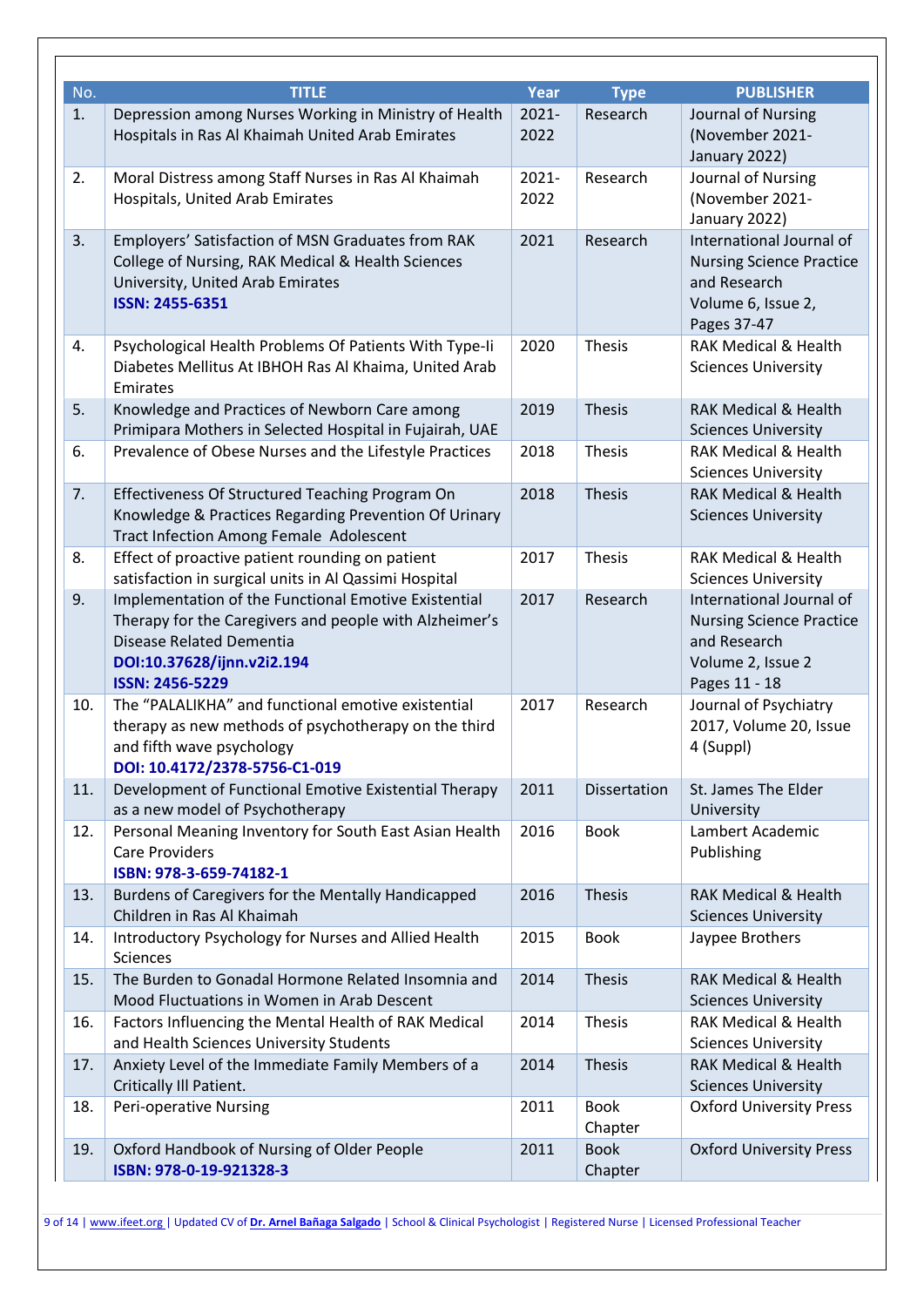| 20. | Oxford Handbook of General Adult Nursing<br>ISBN: 978-0-19-923135-1                                                                          | 2011 | <b>Book</b><br>Chapter   | <b>Oxford University Press</b>                    |
|-----|----------------------------------------------------------------------------------------------------------------------------------------------|------|--------------------------|---------------------------------------------------|
| 21. | <b>Oxford Handbook of Pediatric Nursing</b><br>ISBN: 978-983-45097-2-9                                                                       | 2011 | <b>Book</b><br>Chapter   | <b>Oxford University Press</b>                    |
| 22. | Oxford Handbook of Clinical Skills in Adult Nursing<br>ISBN: 978-983-47009-4-2                                                               | 2011 | <b>Book</b><br>Chapter   | <b>Oxford University Press</b>                    |
| 23. | Oxford Handbook of Emergency Nursing<br>ISBN: 978-983-47007-4-4                                                                              | 2011 | <b>Book</b><br>Chapter   | <b>Oxford University Press</b>                    |
| 24. | Oxford Handbook of Midwifery<br>ISBN: 978-983-45097-1-2                                                                                      | 2011 | <b>Book</b><br>Chapter   | <b>Oxford University Press</b>                    |
| 25. | Construction of Personal Meaning Inventory for South<br>East Asian Health Care Providers                                                     | 2010 | Dissertation             | Philippine College of<br><b>Health Scinces</b>    |
| 26. | <b>Psychology for Nurses</b><br>ISBN: 978-983-3850-76-1                                                                                      | 2009 | <b>Book</b>              | McGraw-Hill Education                             |
| 27. | A preliminary Study on Stress among First Year Nursing<br><b>Students of UCSI University</b>                                                 | 2009 | Research                 | <b>University College</b><br>Sedaya International |
| 28. | Exploration on the knowledge and Practical Skills of<br>nurses on endotracheal suctioning in the Intensive and<br>High Dependency Care Units | 2009 | Research                 | <b>University College</b><br>Sedaya International |
| 29. | <b>Teenagers and Suicide</b>                                                                                                                 | 2009 | Article                  | <b>UCSI Journal</b>                               |
| 30. | Physical, Psychological, Social and sexual Experiences of<br>women who underwent mastectomy in Maldives.                                     | 2008 | Research                 | <b>University College</b><br>Sedaya International |
| 31. | Exploration Study on the Knowledge of Nurses<br><b>Regarding Pain Management</b>                                                             | 2008 | Research                 | <b>University College</b><br>Sedaya International |
| 32. | Awareness of Indira Gandhi Memorial Hospital<br>Operating Room Nurses regarding Blood-borne<br><b>Diseases</b>                               | 2008 | Research                 | <b>University College</b><br>Sedaya International |
| 33. | <b>General Psychology</b><br>ISBN: 971-821-072-5                                                                                             | 2007 | <b>Book</b>              | Mutya Publishing                                  |
| 34. | Development and Validation of Self-Worth Scale<br>Inventory, International Conference Proceeding                                             | 2007 | Research                 | Asian Journal of Nursing<br>vol. 1, Singapore     |
| 35. | Development and Validation of Self-Worth Scale<br>Inventory                                                                                  | 2005 | Thesis                   | Philippine College of<br><b>Health Sciences</b>   |
| 36. | Development and Validation of Self-Worth Scale<br>Inventory                                                                                  | 2003 | Special<br>Project       | Philippine Normal<br>University                   |
| 37. | A Critique on the Philosophy and Principles of Guidance                                                                                      | 2003 | Article                  | Philippine Normal<br>University                   |
| 38. | Introductory Principles and Processes of Biology<br>ISBN: 971-821-045-8                                                                      | 2003 | <b>Book</b>              | Mutya Publishing                                  |
| 39. | Functional Emotive Existential Therapy (An Introduction<br>to PALALIKHA Therapy                                                              | 2002 | Article                  | Philippine Normal<br>University                   |
| 40. | Organizing Guidance and Counseling Program and the<br><b>Guidance Personnel</b>                                                              | 2001 | Article                  | Philippine Normal<br>University                   |
| 41. | The Meaning and Concepts of Counseling                                                                                                       | 2000 | Article                  | Philippine Normal<br>University                   |
| 42. | Skin Voices Faces: The Poetry Of Danton Remoto                                                                                               | 1999 | <b>Book</b><br>Review    | La Madonetta                                      |
| 43. | Beyond The Nude Principle: The Poetry of Ricardo De<br>Ungria                                                                                | 1999 | <b>Book</b><br>Review    | La Madonetta                                      |
| 44. | <b>Fundamentals of Biology</b>                                                                                                               | 1999 | <b>Book</b>              | Noblehouse Publishing                             |
| 45. | A Love Affair on December Night                                                                                                              | 1996 | Feature<br>Fiction       | Philippine Daily Inquirer                         |
| 46. | Kidnapped by the gods<br>ISBN: 971-904-902-2                                                                                                 | 1995 | <b>Book</b><br>(A Novel) | <b>Royal Publishing</b>                           |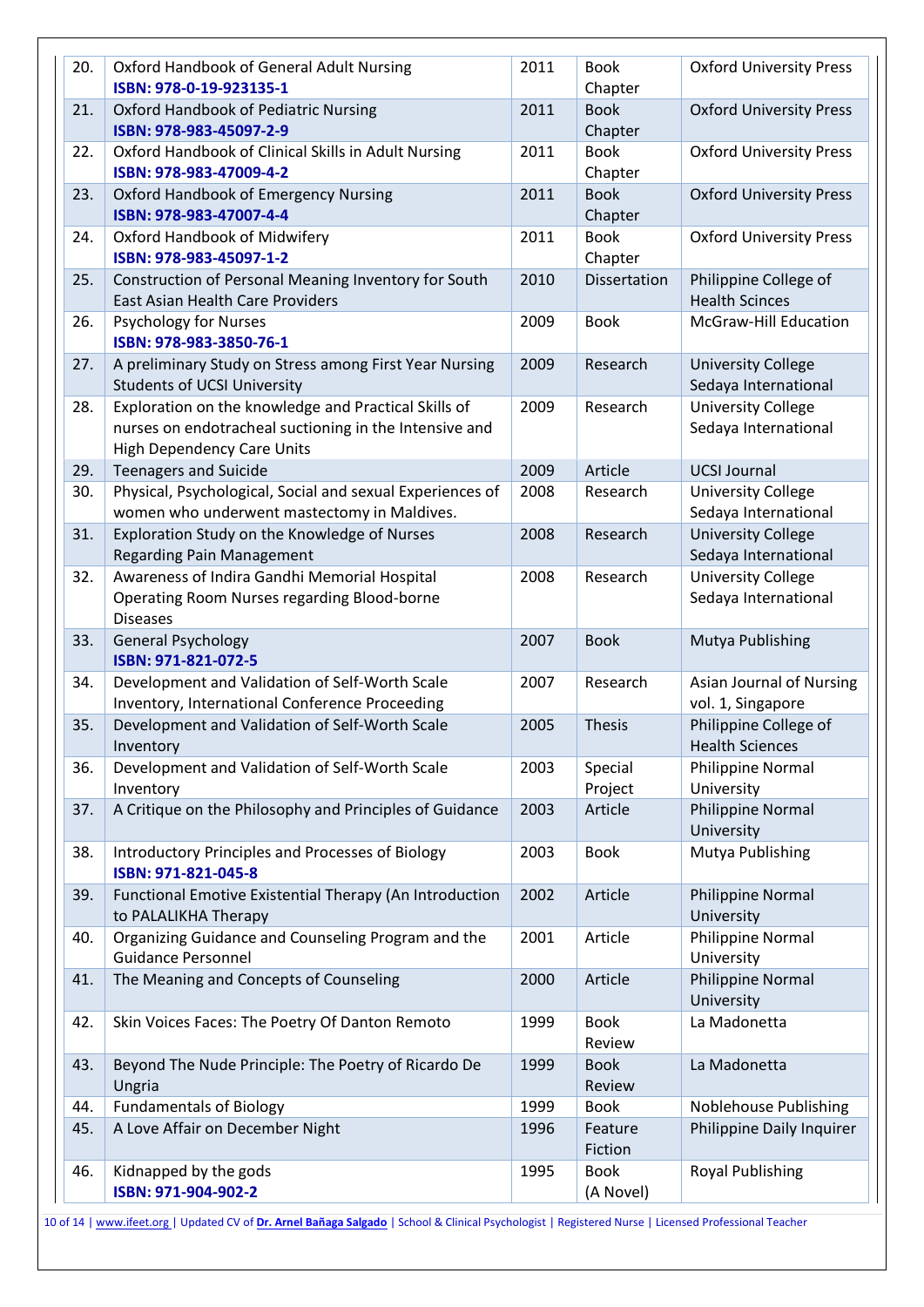| 47. | The Hidden grace of sufferings and other poems<br>ISBN: 971-904-901-4 | 1994 | <b>Book</b><br>(Poetry)  | <b>Royal Publishing</b> |
|-----|-----------------------------------------------------------------------|------|--------------------------|-------------------------|
| 48. | The fireless inferno. Royal Printers<br>ISBN: 971-904-905-7           | 1991 | <b>Book</b><br>(A Novel) | <b>Royal Publishing</b> |

# **XVIII. CONFERENCES & WORKSHOPS**

| No. | <b>Date of Conference</b>       | <b>Conference/ Workshops / Seminars/</b>                                                                       | <b>CME Credit Hours/ID#</b>                             | <b>ROLE</b> |
|-----|---------------------------------|----------------------------------------------------------------------------------------------------------------|---------------------------------------------------------|-------------|
|     |                                 | <b>Title</b>                                                                                                   |                                                         |             |
| 1.  | 22 April 2022                   | Curriculum Mapping, Blue-printing and<br><b>Result Analysis</b>                                                | <b>Center for Educational</b><br>Development & Research | Delegate    |
| 2.  | 17 April 2022                   | Simulation-Based Education in Nursing:<br><b>Global Standards and Practice</b>                                 | RAKCON, RAKMHSU                                         | Organizer   |
| 3.  | 28 March - 1st April<br>2022    | Simulation-Based Learning &<br>Competency-Based Baccalaureate<br><b>Nursing Education in UAE</b>               | Workshop/FDP                                            | Organizer   |
| 4.  | 26 November 2021                | 2 <sup>nd</sup> Al Qassimi Women's and Children's<br><b>Hospital Pharmacy Conference</b>                       | <b>6.5 CME Hours</b><br>DHA/MTS/ACC/21-1684/A           | Delegate    |
| 5.  | 23-24 November<br>2021          | 2 <sup>nd</sup> Annual Middle East Healthcare<br><b>Financing Summit</b>                                       | <b>International Paid Delegate</b>                      | Delegate    |
| 6.  | 19 November 2021                | 20 <sup>th</sup> Update in Nephrology Metabolic<br>Disorders and Transplantation                               | 7 CME Hours<br>DHA/MTS/ACC/21-1725/A                    | Delegate    |
| 7.  | 2-4 November 2021               | International Council for Nurses (ICN)<br>Congress, Abu Dhabi (and Virtual                                     | <b>International Paid Delegate</b>                      | Delegate    |
| 8.  | 23 October 2021                 | ICN Congress 2021 Students Assembly                                                                            | Organizer                                               | Delegate    |
| 9.  | 9 <sup>th</sup> October 2021    | Antimicrobial Resistance and Stewardship                                                                       | TDC and EHS Accredited                                  | Delegate    |
| 10. | 27 <sup>th</sup> September 2021 | Real-time PCR Training Session                                                                                 | <b>Training</b>                                         | Trainee     |
| 11. | 23rd June 2021                  | Advancing Patient Interaction Through<br>Value-Based Healthcare Innovation                                     | 1.25 CME Hours<br>DHA/MTS/ACC/21-2087/A                 | Delegate    |
| 12. | 19th May 2021                   | Global Trends and Challenges in<br><b>Midwifery Practice</b>                                                   | 4.0 CPD Hours<br>LIVE/MOHAP/CPD/21/0209                 | Organizer   |
| 13. | 12th April 2021                 | Stemming the Tide of Chronic Illness<br>during COVID-19 Pandemic by Nurse<br>Clinicians (RAKCON, RAKMHSU, UAE) | 2.0 CPD Hours<br>LIVE/MOHAP/CPD/21/0150                 | Organizer   |
| 14. | 9 <sup>th</sup> April 2021      | 19th Update in Nephrology Metabolic<br>Disorders and Transplantation                                           | 7.0 CME Hours (DHA)<br>0293/21                          | Delegate    |
| 15. | 24th February 2021              | Highlights on COVID-19 Vaccinations<br>Webinar<br>(1.5 Training Hours) Al Qassimi Hospital,<br><b>UAE</b>      | 1.0 CPD Hour<br>LIVE/MOHAP/CPD/21/0099                  | Delegate    |
| 16. | 27th January 2021               | "Year of Nurse and Midwife 2020:<br>Impact of Nursing Profession During<br>COVID-19 Pandemic in U.A.E."        | International                                           | Organizer   |
| 17. | 13 <sup>th</sup> November 2020  | 18 <sup>th</sup> Update in Nephrology, Metabolic<br>Disorders and Transplantation, MOH<br>(Webinar)            | 7.0 CME Hours<br>DHA/1503/20                            | Delegate    |
| 18. | 7 <sup>th</sup> November 2020   | Nursing 2020 and Beyond: Challenges and<br>Opportunities                                                       | <b>4.5</b> Contact Hours (ANCCCA<br>$- P 0584$          | Delegate    |
| 19. | 23rd October 2020               | Trends in Minimal Invasive Surgery                                                                             | 2.25 CPD Hours<br>LIVE/MOHAP/CPD/20/0173                | Delegate    |
| 20. | 5 <sup>th</sup> October 2020    | <b>Oncological Nursing</b>                                                                                     | International                                           | Delegate    |
| 21. | 30th September<br>2020          | Principles and Methods of Health<br>Economics                                                                  | 1.0 CPD Hour<br>LIVE/MOHAP/CPD/20/0150                  | Delegate    |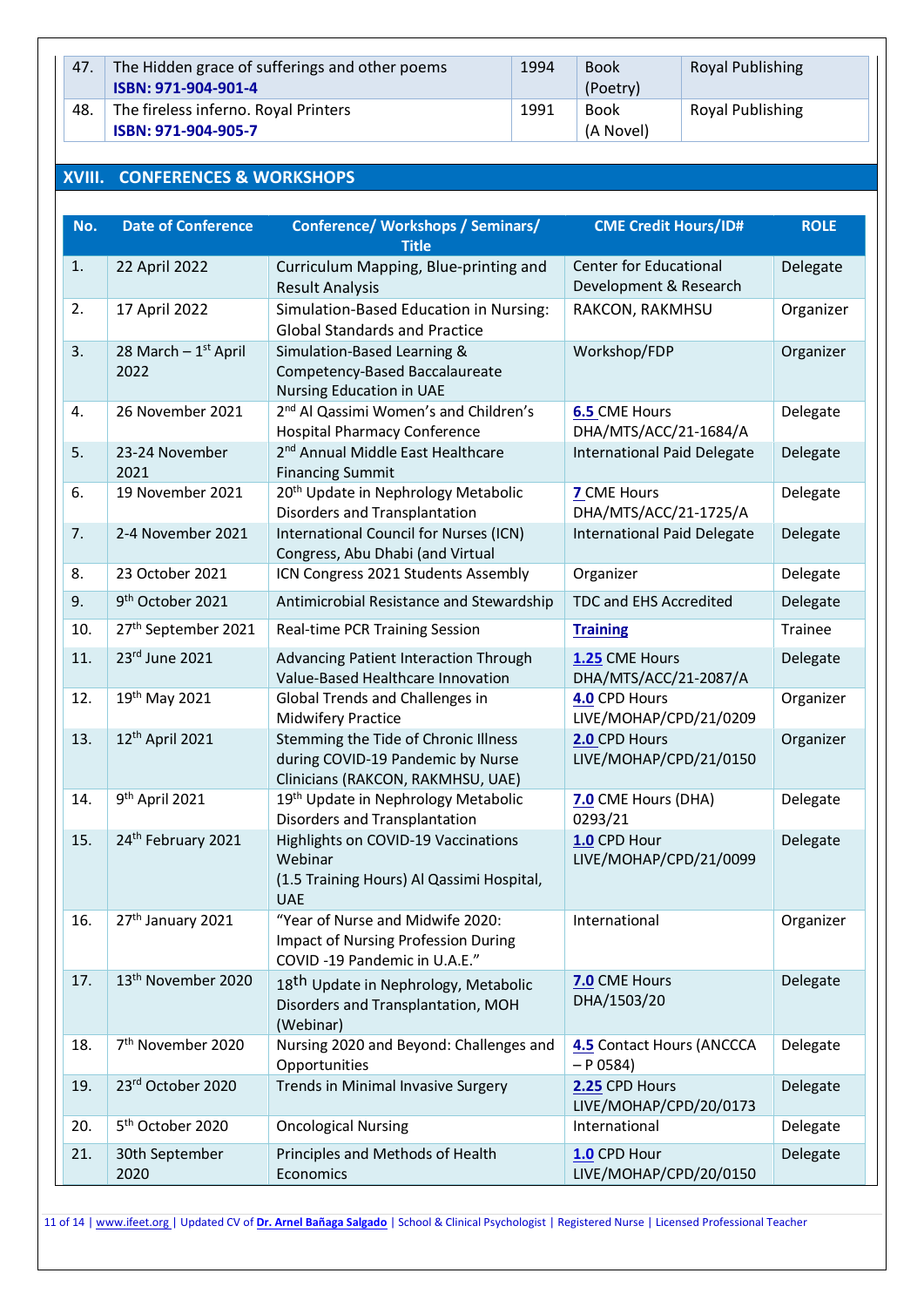| 22. | 25th September<br>2020                                  | Hypertension in Depth: Hypertension and<br>Cardiometabolic (EDS Connect Webinar -<br><b>Emirates Diabetes Society)</b>                                 | 2.0 CPD Hours<br>LIVE/MOHAP/CPD/20/0154 | Delegate           |
|-----|---------------------------------------------------------|--------------------------------------------------------------------------------------------------------------------------------------------------------|-----------------------------------------|--------------------|
| 23. | 7 <sup>th</sup> September 2020                          | <b>Critical Care Management of COVID-19</b><br>Pandemic (Webinar)                                                                                      | International                           | Delegate           |
| 24. | 10 <sup>th</sup> August 2020                            | Professional Publication in Nursing<br>(Webinar)                                                                                                       | International                           | Delegate           |
| 25. | 24 <sup>th</sup> July 2020                              | 17 <sup>th</sup> Update in Nephrology, Metabolic<br>Disorders and Transplantation, MOH<br>(Webinar)                                                    | 7.0 CME Hours<br>DHA/0449/20            | Delegate           |
| 26. | 8 <sup>th</sup> February 2020                           | "Research Workshop" Center for<br><b>Educational Development and Research</b>                                                                          | Local                                   | Delegate           |
| 27. | 23rd November 2019                                      | <b>Statistics Workshop (CEDAR)</b>                                                                                                                     | Local                                   | Delegate           |
| 28. | 19th-20th April 2019                                    | RAK International Psychiatry Congress<br>2019                                                                                                          | 14.0 CME Hours<br>DHA/0678/19           | Delegate           |
| 29. | 31 <sup>st</sup> March to 2 <sup>nd</sup><br>April 2019 | Faculty Development Program - Faculty<br>Retreat, Self-awareness & Innovative<br><b>Teaching Methodologies</b><br>For Students Of The 21st Century     | Local                                   | Delegate           |
| 30. | 30 <sup>th</sup> March 2019                             | "Clinical Research: Principles of Good<br>Clinical Practice" Center for Educational<br>Development and Research                                        | Local                                   | Delegate           |
| 31. | 23rd March 2019                                         | "Basics of Outlook" Center for<br><b>Educational Development and Research</b>                                                                          | Local                                   | Delegate           |
| 32. | 22nd March 2019                                         | 15 <sup>th</sup> Update in Nephrology and<br>Transplantation                                                                                           | 8.0 CME Hours<br>MOHAP/CPD/19/0386      | Delegate           |
| 33. | 9 <sup>th</sup> March 2019                              | "Google Forms" Center for Educational<br>Development and Research                                                                                      | Local                                   | Delegate           |
| 34. | 28 February 2019                                        | 4 <sup>th</sup> RAKCON Scientific Nursing Conference                                                                                                   | 4.0 CME Hours<br>MOHAP/CPD/19/0304      | Organizer          |
| 35. | 11 February 2019                                        | Helping Our Children Deal with Bullying                                                                                                                | Local                                   | Speaker            |
| 36. | 9 February 2019                                         | The Fundamentals of Animal Research<br>RAK Medical & Health Sciences University                                                                        | Local                                   | Delegate           |
| 37. | 19 January 2019                                         | <b>Teaching Learning Methodologies</b><br>RAK Medical & Health Sciences University                                                                     | Local                                   | Delegate           |
| 38. | 1-5 April 2018                                          | <b>Faculty Development Program</b>                                                                                                                     | Local                                   | Speaker            |
| 39. | Jan 27, 2018                                            | Research Workshop                                                                                                                                      | Local                                   | Delegate           |
| 40. | 9 <sup>th</sup> December 2017                           | Charting the Sea, Afresh and Setting Sail<br><b>SWOT Analysis</b>                                                                                      | Local                                   | Delegate           |
| 41. | August 3-6, 2017                                        | 125 <sup>th</sup> APA Annual Convention<br>Walter E. Washington Convention Center,<br>801 Mount<br>Vernon Place, NW, Washington DC 20001<br><b>USA</b> | International                           | Delegate           |
| 42. | July 12-13, 2017                                        | 19th Global Summit on Pediatric and<br>Child Psychiatry<br>Double Tree by Hilton Chicago, Illinois,<br><b>USA</b>                                      | International                           | Keynote<br>Speaker |
| 43. | July 12-13, 2017                                        | 19th Global Summit on Pediatric and<br>Child Psychiatry<br>Double Tree by Hilton Chicago, Illinois,<br><b>USA</b>                                      | International                           | Presenter          |
| 44. | $2nd - 6th$ April 2017                                  | RAKCON Faculty Development Program,<br>RAKMHSU                                                                                                         | Local                                   | Speaker            |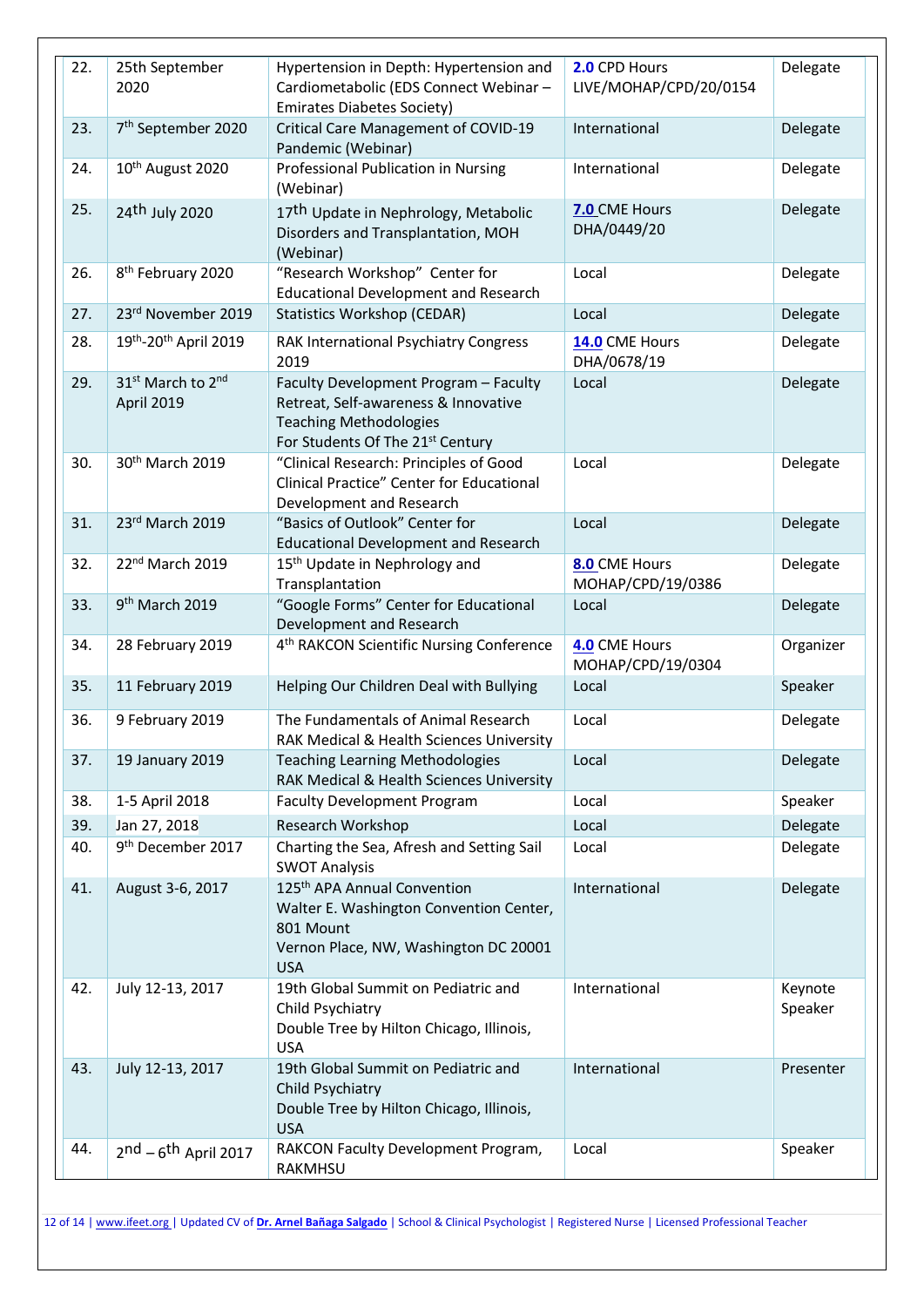| 45. | 18 <sup>th</sup> March 2017          | 11 <sup>th</sup> Update in Nephrology and<br>Transplantation, MOH                  | 7.5 CME Hours<br>MOHAP/CPD/17/0214                                         | Delegate           |
|-----|--------------------------------------|------------------------------------------------------------------------------------|----------------------------------------------------------------------------|--------------------|
| 46. | 23rd December 2016                   | Cardiology Update 2016, RAK Hospital,<br><b>MOH</b>                                | <b>6.0</b> CME Hours<br>MOHAP/CPD/16/1323                                  | Delegate           |
| 47. | 17 <sup>th</sup> May 2016            | 7 <sup>th</sup> RAKMHSU Students Scientific<br>Conference                          | Local                                                                      | Delegate           |
| 48. | 7 <sup>th</sup> April 2016           | Nursing Informatics, Advanced Care                                                 | 2.5 CME Hours<br>MOH/16/0430                                               | Delegate           |
| 49. | March 30 - April 6,<br>2016          | Research - Back to Basics, Simulation<br>Training, TBL, CBL & Self Awareness & SDL | Local                                                                      | Delegate           |
| 50. | 11 <sup>th</sup> March 2016          | 9 <sup>th</sup> Update in Nephrology and<br>Transplantation                        | 7.0 CME Hours<br>MOH/16/0430                                               | Delegate           |
| 51. | 11 <sup>th</sup> September 2015      | An Update on Internal Medicine and<br><b>Allied Sciences</b>                       | 7.0 CME Hours<br>MOH/15/0625                                               | Delegate           |
| 52. | 30 <sup>th</sup> June 2015           | Nursing: Driving Improvements in<br><b>Efficiency and Effectiveness</b>            | International                                                              | Keynote<br>Speaker |
| 53. | 17th April 2015                      | Knee problems in Orthopedic Practice                                               | 8.0 CME Hours<br>MOH/15/0267                                               | Delegate           |
| 54. | 21st March 2015                      | New Frontiers to Slow the Progression of<br><b>CKD</b>                             | 8.0 CME Hours MOH<br>/15/0077                                              | Delegate           |
| 55. | 24 <sup>th</sup> October 2014        | Fostering Mental Health and Eliminating<br>Stigma                                  | 1.0 CME Hour ID#0612/2014                                                  | Speaker            |
| 56. | 17-18 <sup>th</sup> October,<br>2014 | Update in Nephrology and<br>Transplantation                                        | 9.0 CME Hours<br>ID#0587/2014                                              | Delegate           |
| 57. | 12 <sup>th</sup> October, 2014       | Relationship Between Mental & Physical<br>Health                                   | 7.0 CME Hours<br>ID#0595/2014                                              | Delegate           |
| 58. | 29th May 2014                        | Infectious Diseases in the United Arab<br>Emirates                                 | Local                                                                      | Delegate           |
| 59. | 10 <sup>th</sup> May 2014            | Nurses: Force for Change, A vital<br><b>Resource for Health</b>                    | 5.5 CME Hours<br>ID#0292/2014                                              | Delegate           |
| 60. | 15 <sup>th</sup> April 2014          | 1 <sup>st</sup> Middle East Conference on<br>Telemedicine & m-Health               | <b>6.0</b> CME Hours<br>ID#S/S/3155/2014                                   | Delegate           |
| 61. | 25th January 2014                    | <b>Faculty Orientation Workshop</b>                                                | Local                                                                      | Speaker            |
| 62. | 21st November 2013                   | Preceptorship Workshop                                                             | 5.0 CME Hour<br>ID#0589/2013                                               | Delegate           |
| 63. | 23rd May 2013                        | <b>Cancer in United Arab Emirates</b>                                              | Local                                                                      | Delegate           |
| 64. | 1-2 May 2013                         | 3rd RAKCON Scientific Nursing Program<br>Research Skill Workshop                   | 9.5 CME Hours<br>ID#0116/2013                                              | Speaker            |
| 65. | 21st April 2013                      | Nursing Education - Clinical Nursing<br><b>Update Workshop</b>                     | Local                                                                      | Speaker            |
| 66. | 21st March 2013                      | Shaping the Future of Nursing and<br>Midwifery in the UAE                          | <b>5.0 CME Hours</b><br>ID#0143/2013                                       | Delegate           |
| 67. | 24th-Feb-2013                        | Team Based Teaching-Workshop RAK<br>Medical & Health Sciences University           | Local                                                                      | Delegate           |
| 68. | 2 <sup>nd</sup> February 2013        | Micro-teaching Workshop                                                            | Local                                                                      | Speaker            |
| 69. | 11-13 <sup>th</sup> October 2012     | <b>UAE Cancer Congress 2012</b>                                                    | 18.0 CME Hours<br>ID#1274/2012                                             | Delegate           |
| 70. | 8 <sup>th</sup> October 2012         | <b>Towards Integration Workshop</b>                                                | Local                                                                      | Delegate           |
| 71. | 12 <sup>th</sup> May 2012            | <b>International Nurses Day</b>                                                    |                                                                            | Delegate           |
| 72. | 12 <sup>th</sup> May 2012            | Nursing Practice Based on Evidence to<br>Action                                    | 7.0 CME Hours<br>ID#S/00/1286/2012<br><b>6.0</b> CME Hours<br>ID#0158/2012 | Delegate           |
| 73. | 3rd May 2012                         | Genetic Diseases in United Arab Emirates                                           | Local                                                                      | Organizer          |
| 74. | 3rd May 2012                         | 3rd National Genetic Diseases Conference<br>2012                                   | 5.5 CME Hours<br>ID#0200/2012                                              | Delegate           |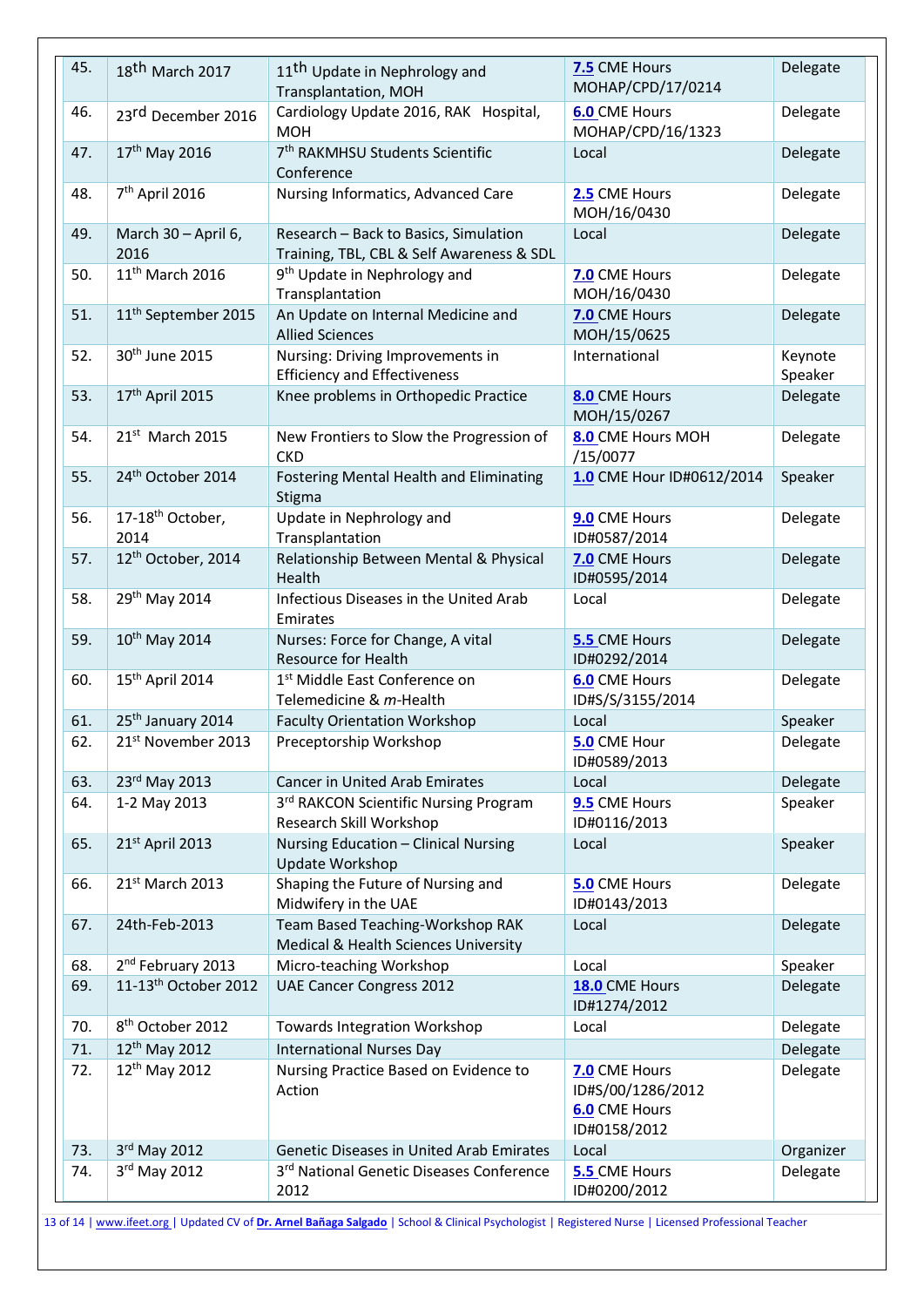| 75. | 4 <sup>th</sup> April 2012    | Micro-teaching Workshop                                                                                    | Local                         | Delegate |
|-----|-------------------------------|------------------------------------------------------------------------------------------------------------|-------------------------------|----------|
| 76. | 31 <sup>st</sup> March 2012   | Making a Difference: Strengthening<br>Nursing Education, Practice and Research<br>for Quality Patient Care | 4.5 CME Hours<br>ID#0101/2012 | Delegate |
| 77. | 2 <sup>nd</sup> November 2011 | PBL Workshop                                                                                               | Local                         | Delegate |
| 78. | 23rd October 2011             | <b>Faculty Orientation Program</b>                                                                         | Local                         | Delegate |

# **XIX. REFERENCES**

|                | <b>NAME</b>                    | <b>POSITION</b>                                         | <b>Company/Institution</b>                                                                  | <b>Contact Number</b>                                                                                  |
|----------------|--------------------------------|---------------------------------------------------------|---------------------------------------------------------------------------------------------|--------------------------------------------------------------------------------------------------------|
| 1.             | <b>MRS. ANGELINA S. GUINTO</b> | Medical<br>Management<br>Supervisor                     | <b>WVP Health Authority</b><br>Incorporated - Salem,<br>Oregon, United States of<br>America | 2995 Ryan Drive SE, Salem,<br>Oregon, United States<br>+1 (503) 371-7701<br>salgado angelina@yahoo.com |
| 2.             | <b>DR. FRANCISCO DUMANIG</b>   | Assistant Professor                                     | University of Hawaii at Hilo                                                                | fdumanig@yahoo.com<br>+1(313)6525986                                                                   |
| 3.             | <b>MRS. MYRISIA TORRES</b>     | <b>Former Senior</b><br><b>Clinical Instructor</b>      | <b>RAK Medical &amp; Health</b><br><b>Sciences University</b>                               | +971505790571<br>myrisiadayrit@gmail.com                                                               |
| $\mathbf{A}$ . | <b>DR. GEORGE CORDERO</b>      | Former President &<br><b>CEO</b>                        | Philippine College of Health<br>Sciences - Manila                                           | +63 917 898 5385                                                                                       |
| 5.             | <b>DR. ADELAIDA GINES</b>      | <b>Former Vice</b><br>President for<br>Academics & Dean | <b>Philippine Normal</b><br>University - Manila                                             | acgines@hotmail.com<br>+63 9166553507<br>+632 455-5108                                                 |

*The undersigned, undertake that the details contained in this document are true, verifiable and correct.*

we  $\mathcal{V}$ è

**[Arnel Bañaga Salgado, EdD, PsyD, FPM \(PhD\), LPT, RN](http://arnelsalgado.com/)** Tel.: +97172043000 loc 289; [https://www.rakmhsu.ac.ae](https://www.rakmhsu.ac.ae/faculty-and-staff/rakcon/225/dr-arnel-banaga-salgado) HP: +971-56-88-27-333; Telefax: +971-7-221-7808 *[Member: Sigma Theta Tau International #481 \(1628977\)](http://arnelsalgado.com/)  [Member: American Psychological Association \(04438162\)](http://arnelsalgado.com/)*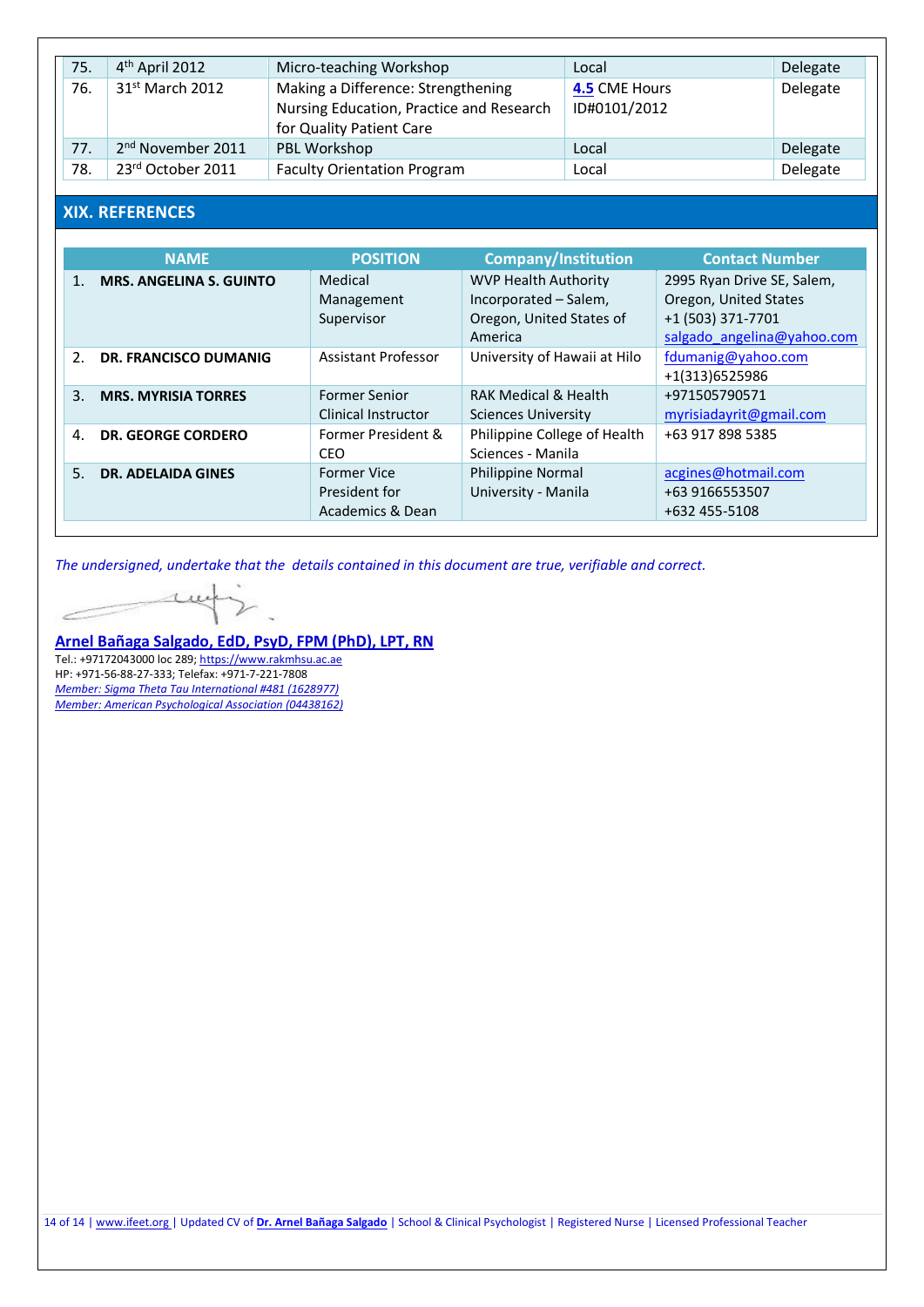**P** TrueProfile.io

# **TrueProfile.io® - Documents Verification**



# ARNEL BANAGA BAÑAGA SALGADO

PsyD (C.Psych), EdD, PGDip (S.Psych), LPT, RN

#### Personal Data

| Date of birth | 20 Feb 1972                    | Phone       | +97172217808                                                                          |
|---------------|--------------------------------|-------------|---------------------------------------------------------------------------------------|
| Nationality   | $\blacktriangleright$ Filipino | Passport no | P5760025A                                                                             |
| Email         | arnel@rakmhsu.ac.ae            | Address     | RAK Medical & Health Sciences University / UAE, 11172 /<br>RAK / United Arab Emirates |

#### About me

I am an experienced academic, college dean, principal, school administrator, and clinician. I have a very strong academic background in educational management and leadership with a professional doctoral degree in education (Doctor of Education [EdD] in Educational Management). I am also educated and trained as a clinical and school psychologist with a professional doctoral degree in psychology (Doctor of Psychology [PsyD] in Clinical Psychology).

# **Education** TrueProof ® MASTER OF ARTS IN BACHELOR OF DOCTOR OF NURSING SCIENCE IN NURSING **PSYCHOLOGY** PHILIPPINE COLLEGE OF HEALTH PINES CITY COLLEGES ST JAMES THE ELDER UNIVERSITY SCIENCES, I... 31 MAR 2005 (CONFERRED DATE) 18 MAR 1993 (CONFERRED DATE) 31 JUL 2017 (CONFERRED DATE)  $\varphi$   $\perp$  $\hat{\mathcal{O}}$  $\frac{1}{2}$  $\oslash$   $\perp$ GRADUATE DIPLOMA IN DOCTOR OF SCHOOL PSYCHOLOGY EDUCATION PHILIPPINE NORMAL UNIVERSITY PHILIPPINE COLLEGE OF HEALTH SCIENCES, I… 02 APR 2003 (CONFERRED DATE) 28 NOV 2010 (DOCUMENT ISSUE DATE)

#### TrueProofs<sup>®</sup>

**Professional** TrueProof ®

 $\oslash$   $\perp$ 

 $\oslash$   $\perp$